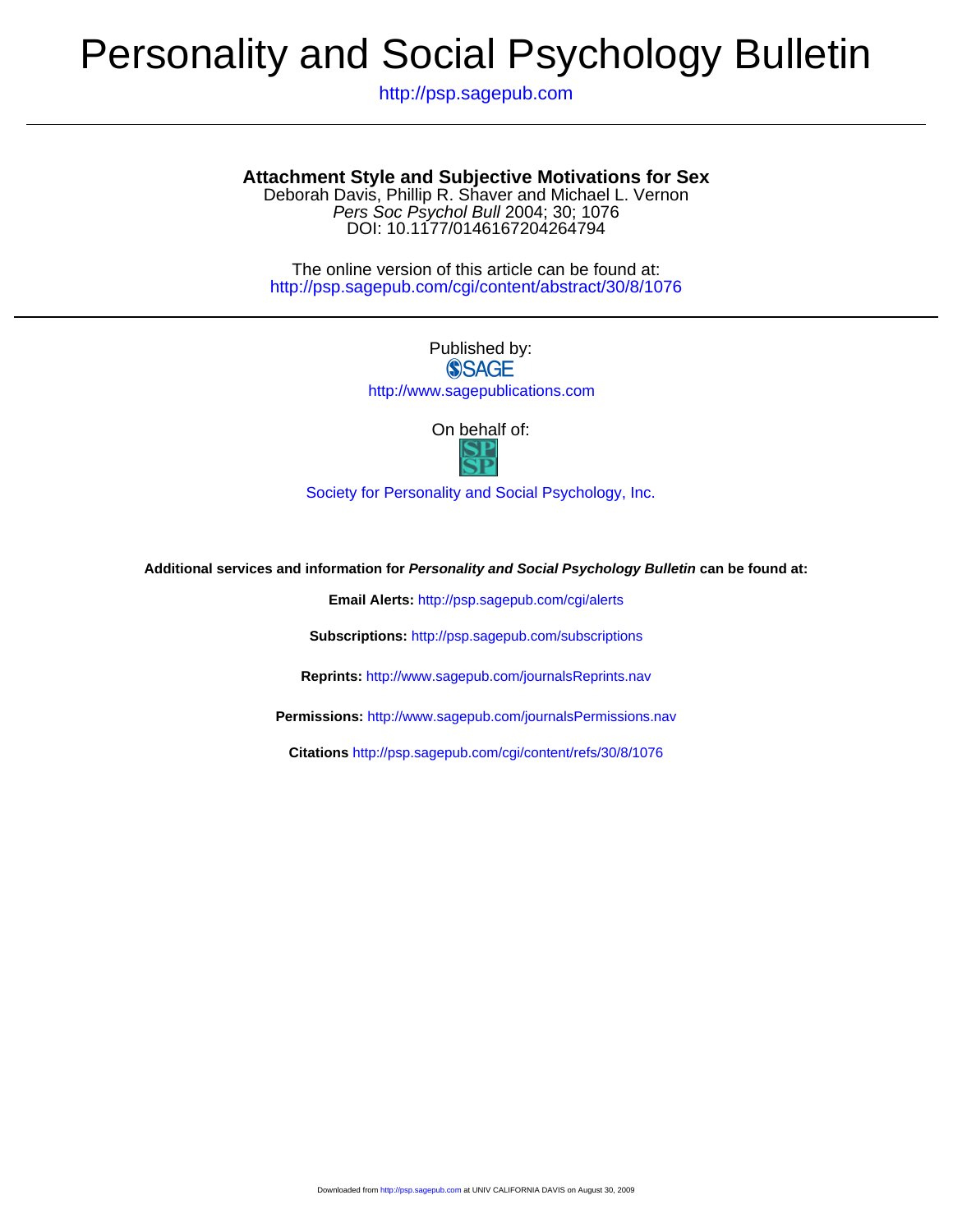# **Attachment Style and Subjective Motivations for Sex**

**Deborah Davis** *University of Nevada, Reno*

**Phillip R. Shaver** *University of California, Davis*

**Michael L. Vernon**

*University of Massachusetts, Amherst*

*The relation of attachment style to subjective motivations for sex was investigated in an Internet survey of 1999 respondents. The relations of attachment anxiety and avoidance to overall sexual motivation and to the specific motives for emotional closeness, reassurance, self-esteem enhancement, stress reduction, partner manipulation, protection from partner's negative affect and behavior, power exertion, physical pleasure, nurturing one's partner, and procreation were explored. As predicted, attachment anxiety was positively related to overall sexual motivation and to all specific motives for sex, with the exception of physical pleasure. Avoidance was negatively related to emotional closeness and reassurance as goals of sex and positively related to manipulative use of sex but minimally related to most other motives. Sexual passion was positively related to attachment anxiety and negatively related to avoidance, and anxiety was related to the maintenance of passion over time, whereas avoidance was related to loss of passion over time.*

*Keywords: attachment; sex; motivation; passion; manipulation; reassurance*

**S**haver, Hazan, and Bradshaw (1988) proposed that romantic love, or pair-bonding, can be conceptualized in terms of three innate behavioral systems discussed by Bowlby (1982): attachment, caregiving, and sex. Perhaps because Hazan and Shaver (1987) provided a measure of individual differences in attachment, research on the attachment aspect of love quickly resulted in scores of publications (reviewed by Mikulincer & Shaver, 2003; Shaver & Clark, 1994). More recently, researchers have begun to investigate the caregiving aspect of love (e.g., Feeney & Collins, 2001; George & Solomon, 1999), but there have been relatively few studies of the sexual aspect of love as conceptualized by attachment theorists (e.g., Brennan, Wu, & Love, 1998; Hazan, Zeifman, & Middleton, 1994; Stephan & Bachman, 1999; see Feeney & Noller, 2004 for a review).

Theoretically, the attachment system emerges during the first few years of life. Once the attachment system is developed, attachment-related motivations, feelings, mental models of self and others, and characteristic behavioral tendencies influence the operation of the caregiving and sexual systems, which provide new arenas in which to seek gratification of attachment needs (Fraley & Shaver, 2000). Hence, the motivational, affective, cognitive, and behavioral propensities that characterize a particular attachment style in adulthood are expected to influence all three behavioral systems. Although each system has its own primary function (seeking protection and support in the case of attachment, caring for and protecting another in the case of caregiving, sexual intercourse and reproduction in the case of sex), behaviors characteristic of one system also can serve needs of another. For example, behaviors that appear to be purely sexual or caregiving to another may actually be attempts to serve attachment-related needs for proximity, approval, protection, or intimacy.

The present article explores the hypothesis that sexual behavior can serve the needs of the attachment system. Specifically, if sexual behavior tends to serve these needs, (a) sexual behavior should be motivated by conditions that activate attachment-related motives, (b) attachment-related motives (such as needs for closeness or reassurance) motivate sexual behavior, (c) individual

**Authors' Note:** Correspondence regarding this article should be addressed to Dr. Deborah Davis, Department of Psychology, Mail Stop 296, University of Nevada, Reno, NV 89557; e-mail: debdavis@unr. nevada.edu.

*PSPB,* Vol. 30 No. 8, August 2004 1076-1090

DOI: 10.1177/0146167204264794

<sup>© 2004</sup> by the Society for Personality and Social Psychology, Inc.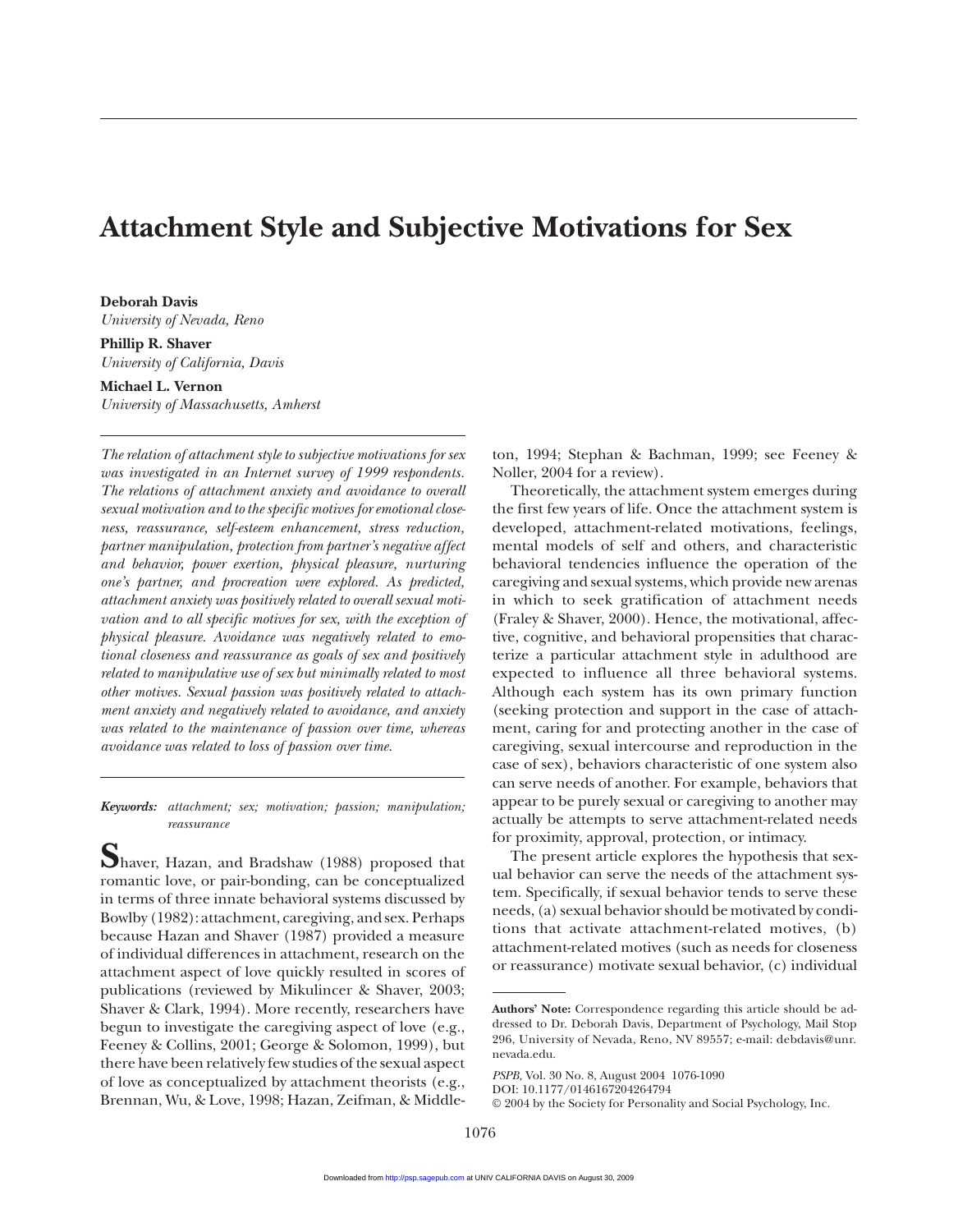differences in motives associated with attachment style (e.g., the association between need for reassurance and attachment anxiety) should likewise be associated with motivations for sexual behavior (as reflected, for example, in an association between attachment anxiety and having sex to obtain reassurance), and finally, (d) attachment-related individual differences in behavioral strategies used to satisfy attachment needs in general should be reflected in corresponding attachment-related differences in strategic use of sexuality. Specific predictions reflecting these general hypotheses are developed below, following a brief section on attachment theory.

# ATTACHMENT THEORY AND ADULT ATTACHMENT STYLE

Attachment theory (Bowlby, 1973, 1980, 1982) proposes that most young children form emotional attachments to one or more caregivers on whom they rely for protection, comfort, and support. Bowlby (1982) proposed that a young child's "attachment system" is activated in response to three kinds of threats: (a) internal distress from hunger or other physical and emotional discomfort, (b) external threats to safety or well-being, and (c) threats to the availability of an attachment figure. Under ideal conditions, the child's response to these kinds of threats is to seek proximity to the attachment figure and communicate its needs, whereupon the attachment figure responds with appropriate comfort, reassurance, and caregiving. Different attachment styles develop primarily in response to individual differences among caregivers in reacting to children's bids for comfort, reassurance, and caregiving.

A security-enhancing caregiver is one who provides what Bowlby and Ainsworth called a safe haven in times of danger or stress and a secure base of operations when exploration is undertaken. If a child's primary caregivers, or attachment figures, are sufficiently sensitive and responsive, the child will develop a "secure" attachment style, characterized by confidence in one's own competence and personal value (positive internal working models of self) and confidence in the availability, reliability, and beneficence of relationship partners (positive internal working models of others). These models provide a foundation for personal competence and healthy peer relations (reviewed by Weinfield, Sroufe, Egeland, & Carlson, 1999).

If one or more attachment figures are generally insensitive or unresponsive, the child is likely to develop an insecure attachment style, involving negative internal working models of self, relationship partners, or both. When caregivers are inconsistent and unreliable in responding, and awkward, self-centered, or intrusive in their caregiving, the children in their care tend to become anxiously attached. They tend to remain chronically hypersensitive to threats and hypervigilant regarding the availability and sensitivity of relationship partners. Such anxiety fuels a high level of desire for closeness and interdependence, proximity-seeking, clinginess, and need for reassurance. The importance of reassurance as a motive for contact is generally higher for anxious individuals than for those who feel confident about the love and availability of their attachment figures.

In contrast, highly avoidant individuals are likely to have had caregivers who responded consistently, but negatively, to bids for closeness and comfort, being cool, distant, angry, or rejecting—particularly in response to displays of distress. The caregivers of avoidant children actively discourage negative emotional expressions (e.g., Main, 1990; Main & Weston, 1982) and withdraw from their children in response to expression of negative (but not positive) affect (Grossmann, Grossmann, & Schwan, 1986). As a result, avoidant children are less likely to communicate with their mothers when upset (Grossmann et al., 1986). To obtain the required amount of protection and support from such a caregiver, a child must either learn to seek support without displaying distress or deactivate the tendency toward supportseeking in response to distress and develop a coping style Bowlby (1982) called "compulsive self-reliance." Fraley, Davis, and Shaver (1998) suggested that, over time, the habitual process of attachment-system deactivation becomes overlearned, allowing avoidant individuals to eliminate most attachment-related distress, in part by focusing attention away from attachment-related issues. (This defensive strategy can collapse, however, under the pressure of stressors too demanding to ignore; Berant, Mikulincer, & Florian, 2001.) Hence, avoidant individuals tend to be uncomfortable with emotional closeness and interdependence and tend not to expect comfort or reassurance, particularly in response to expressions of distress.

In summary, individuals differing in attachment anxiety and attachment avoidance develop different resting levels of activation of attachment behaviors. Those high in anxiety develop higher resting levels of a sense of threat to the availability of attachment figures and therefore higher levels of desire for contact, closeness, and reassurance. Those high in avoidance tend to develop the conviction that emotional closeness and communication of their needs to attachment figures will not reliably serve their needs. They do not expect attachment figures to reassure or comfort them and therefore do not generally seek contact for such purposes. Secure individuals, who are low in both anxiety and avoidance, are generally confident of their caregiver's availability and able to tackle most challenges autonomously and therefore are less prone to seek attachment figures for reassurance and less dependent on them for distress regulation (see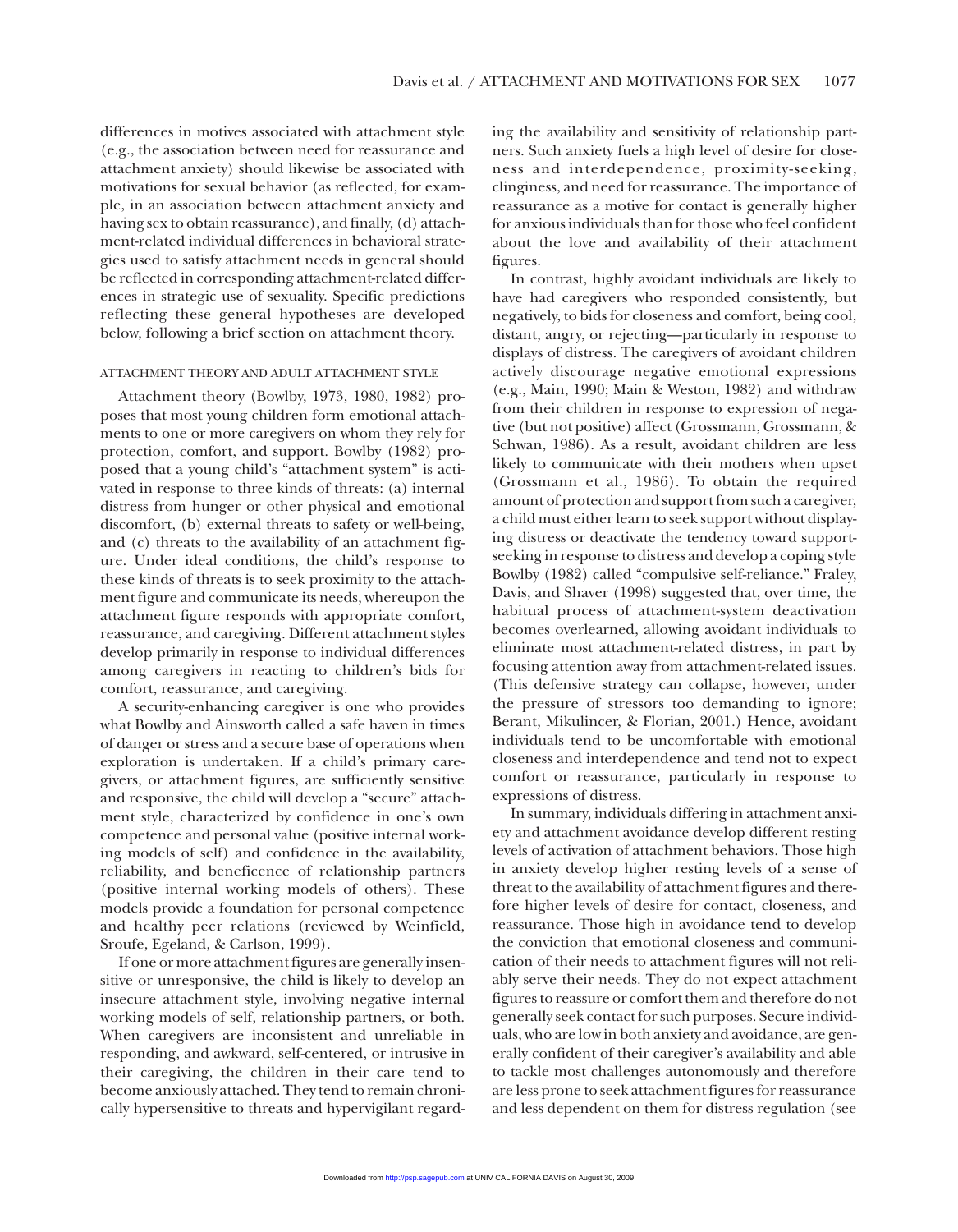review by Mikulincer & Shaver, 2003). Having summarized these theoretical fundamentals, we turn to their implications for motives in the sexual domain.

#### SEX IN THE SERVICE OF ATTACHMENT NEEDS

A variety of motives for having sex have been identified in the literature on sexual behavior. Although these motives have been shown to relate to such variables as gender, age, and aspects of relationship status (reviewed by Christopher & Sprecher, 2000; Hill & Preston, 1996; Regan & Berscheid, 2001; Thompson, 1995), there is reason to expect that an individual's personal motives for having sex will also be predictably related to the combined influence of attachment style and attachment-system activation.

# *Conditions of Activation: Relationship Anxiety, Relationship Threat, and Sexual Motivation*

To the extent that sexual behavior serves attachment needs, conditions that activate attachment motives such as need for proximity or reassurance also should enhance sexual motivation. Hence, our first hypothesis is that sexual motivation will be fueled by perceived relationship threat (i.e., insecurity regarding the love and affection of one's partner), particularly for those high in attachment anxiety. Anxious individuals are characterized by a "hyperactivating" response to threats, including relationship threats. This hyperactivating response includes chronically greater worry about potential loss of important attachment figures; more vigilance regarding threats to significant relationships; greater tendency to interpret specific circumstances as threatening; and when confronted with a specific relationship threat, stronger protest reactions to real or potential separation, stronger efforts to obtain reassurance, and more intense efforts to reestablish contact or restore the relationship (Davis, Shaver, & Vernon, 2003; Mikulincer & Shaver, 2003). To the extent that sexual behavior can provide reassurance of partner love and availability, anxious individuals should be particularly likely to desire sex when experiencing relationship insecurity. This should not be true of avoidant persons, however, because avoidant adults seem to employ "deactivating" strategies that suppress attachment-related distress (e.g., Edelstein & Shaver, 2004; Fraley et al., 1998) and do not tend to react to relationship threat with enhanced reassurance seeking, proximity-seeking, or efforts to restore the relationship.

These propositions have already received support from two studies (Davis et al., 2003; Davis & Vernon, 2000b) regarding attachment-style differences in reaction to breakups. In adult samples from the Internet and the community, attachment anxiety was associated with enhanced efforts to reestablish the lost relationship and

with enhanced sexual motivation, as reflected in reports of constant sexual arousal, constant sexual fantasies about the lost partner, and extreme sexual arousal in the presence of the lost partner following a break-up. In contrast, attachment avoidance was negatively associated with efforts to regain the lost partner and unassociated with sexual motivation when breaking up.

# *Analogous Functions of Attachment and Sexual Behaviors*

Proximity-seeking and bids for caretaking are assumed to increase the subjective probability of safety, reassurance, comfort, and distress-regulation. To the extent that sex serves these functions, we would expect respondents to report having sex for emotional closeness, reassurance of partner's love and affection, and distress regulation. These functions of proximity are most important and reinforcing to people who feel uncertain, fearful, or insecure regarding the availability of their attachment figure. Because people high in attachment anxiety experience more distress—including low selfesteem (Bartholomew & Horowitz, 1991), less mastery of the external world (Elliot & Reis, 2003), and greater insecurity regarding partner affection and commitment (Hazan & Shaver, 1987)—their resting level of need for a sense of emotional closeness, comfort, and reassurance is high, and thus, the reinforcement value of intimacy, comfort, and reassurance is high. Avoidant individuals, who try to downplay threats and cope with distress on their own (Mikulincer & Shaver, 2003), should be least likely to use sex in these ways.

*Sex to achieve emotional closeness/intimacy*. Although no studies have directly assessed attachment-style differences in emotional closeness as a motive for sex, indirect evidence of such differences is provided by four lines of inquiry. First, Brennan, Clark, and Shaver (1998) found that avoidance was negatively associated, and anxiety positively associated, with use of touch to express affection. Second, Hazan et al. (1994) found that avoidance was negatively correlated with enjoyment of affectionate presexual activities such as cuddling, kissing, and holding hands, whereas anxiety was positively associated with enjoyment of such activities. Third, Birnbaum, Gillath, and Mikulincer (2003) found that avoidance was associated with reported feelings of estrangement and emotional detachment during sex. Finally, a number of studies have found that secure respondents were least likely to report preference for, and/or involvement in, relatively uncommitted relationships such as one-night stands and sex outside of established relationships, whereas avoidant respondents were most likely to do so (Brennan, Clark, & Shaver, 1998; Brennan & Shaver, 1995; Hazan et al., 1994; Schachner & Shaver, 2002; see Feeney & Noller, 2004 for a review). Hence, avoidance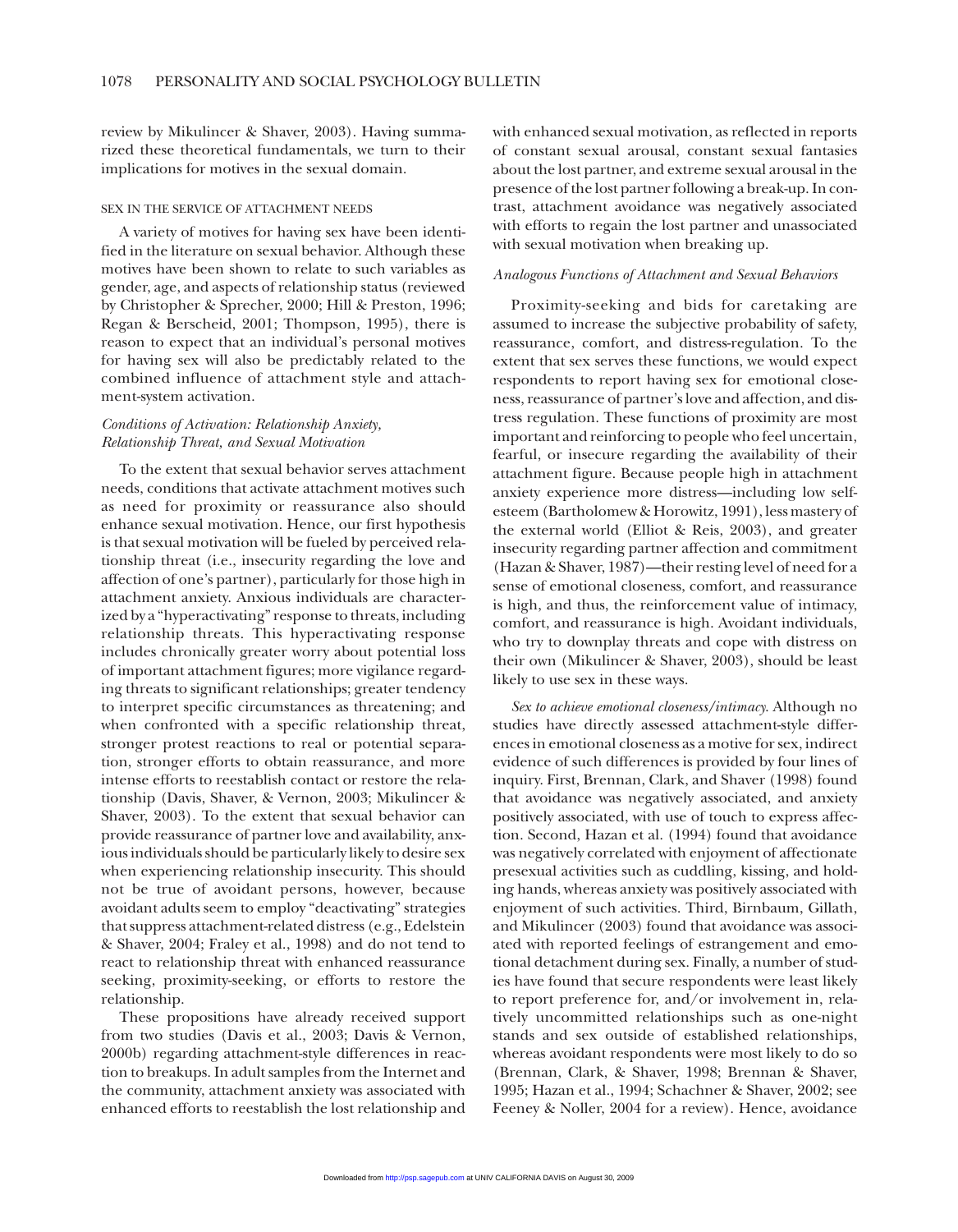should be negatively related to having sex to establish emotional closeness or intimacy.

*Sex to obtain approval/reassurance*. To the extent that sexual behavior is interpreted as reflecting a partner's love, attraction, or other positive emotions toward oneself, sex may serve to reassure an insecure person. This should be especially appealing to people high in attachment anxiety, who are higher in their resting levels of insecurity regarding partner love and commitment, higher in need for reassurance, and higher in "excessive reassurance seeking" (Schachner & Shaver, 2002), a tendency that might well be reflected in enhanced or obsessive sexual motivation. Indeed, several lines of research have offered support for the association between attachment anxiety and use of sex for reassurance.

Anxious individuals appear to consider sexual engagement an index of the status of their relationship, to expect that their refusal of sex will result in rejection or abandonment, and to report being more interested in sex when feeling insecure about a relationship (Davis, Follette, Vernon, & Shaver, 2001; Davis & Vernon, 2000a; Impett & Peplau, 2002). Research with adolescents has shown that anxious individuals engage in sex primarily to please their partners, feel accepted, and avoid abandonment, whereas avoidant adolescents have sex for selfdefining or self-enhancing reasons, such as losing their virginity or impressing peers (Tracy, Shaver, Albino, & Cooper, 2003). Finally, strong needs for reassurance, approval, and acceptance appear to lead those high in attachment anxiety to suppress expression of their own needs in favor of deference to those of their partners. For example, Davis et al. (2001) found that both attachment anxiety and avoidance were related to greater anxiety and worry during sex (see also Birnbaum et al., 2003) and to failure to communicate sexual needs to one's partner, just as they relate to failure to express more general needs (Davis & Follette, 2000a). Worry during sex and failure to express one's needs, in turn, are negatively related to sexual or general relationship satisfaction (Davis & Follette, 2000a; Davis et al., 2001).

Furthermore, presumably because of a high need for reassurance, approval, and acceptance, and the association of this need with deference to sexual partners, attachment anxiety is associated with engaging in voluntary but unwanted sex (Davis et al., 2001; Impett & Peplau, 2002), the experience of sexual coercion (Davis et al., 2001), risky sex (Feeney, Kelly, Gallois, Peterson, & Terry, 1999), unwanted pregnancy (Davis, Follette, & Vernon, 2001), and dissatisfaction with sex (Davis et al., 2001; see Feeney & Noller, 2004 for a review of many of these issues). Together, such results suggest that for anxious individuals, sexual motivation is strongly fueled by need for approval and reassurance.

*Sex to raise self-esteem*. Corollary to the proposition that anxious individuals may be particularly prone to use sex to gain approval or reassurance is the idea that they may use sex to enhance self-esteem by increasing the feeling of being desirable and wanted.

*Sex for stress reduction*. Proximity to an attachment figure often provides comfort and relief from distress. Similarly, sex may provide stress reduction, particularly for those high in anxiety, who feel especially vulnerable to threats, tend to experience enhanced distress in response to stressors, and tend to exhibit enhanced dependence on attachment figures. Avoidant individuals, in contrast, are generally less inclined to seek partner support in response to stress and hence may be less likely to use sex for stress reduction (Mikulincer & Shaver, 2003).

*Sex as a tool: Manipulative sexuality to achieve other attachment goals*. Attachment theory suggests that there will be differences in manipulative sexuality between people who differ in attachment style. In particular, the "coercive strategy" of need satisfaction is central to Crittenden's classification of anxiously attached children (Crittenden, 1992, 1997) and may become manifest as manipulative use of sexuality in adulthood. Crittenden argued that a coercive strategy of need satisfaction becomes characteristic of children with inconsistent caregivers. The coercive strategy involves, in effect, a "win stay, lose change" strategy of alternation between the two poles of aggressive/threatening behavior (crying, screaming, throwing tantrums) and "coy"/disarming behavior.

This strategy involves displaying angry threats and/or aggression at high intensity until the parents respond. If the parent's response is appeasing, the display of anger usually escalates until the need is satisfied. If, on the other hand, the parent's response is angry, the child switches to coy behavior. Coy, feigned helplessness is used to "bribe" the parent until he or she becomes exasperated with that also; then the child switches back to threatening aggressiveness. (Crittenden, 1997, p. 56)

Crittenden's (1997) analysis of the use of the coercive strategy by anxiously attached children suggests two predictions regarding adult sexuality. First, her analysis is consistent with our prediction (described below) that anxious adults will prefer to have sex more frequently. Crittenden (1997) suggested that because coy and coercive behaviors can be used only in the physical presence of the attachment figure, anxious individuals should have a strong need to be in this figure's presence. In adulthood, sexuality provides one of the main avenues to closeness.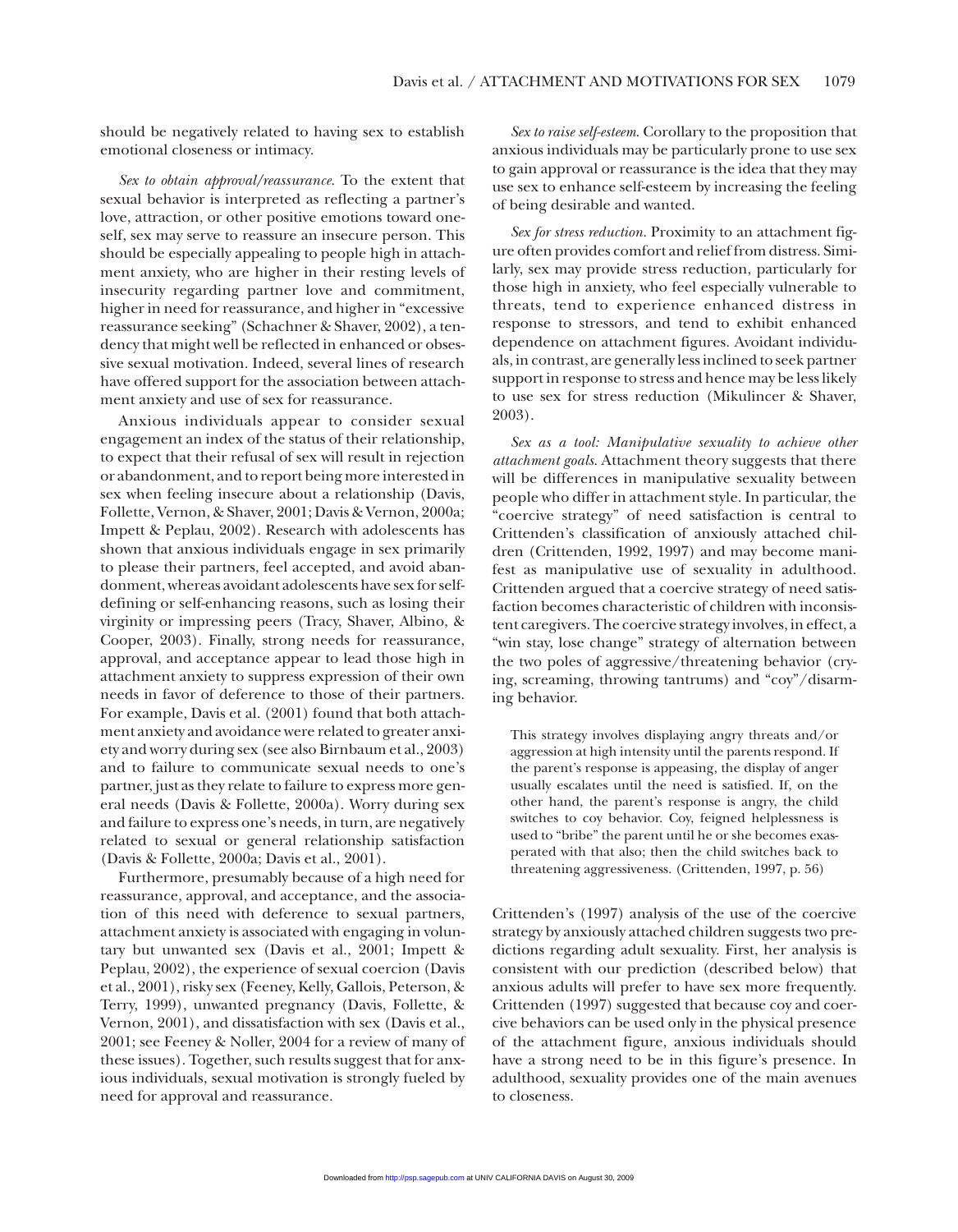Second, Crittenden's (1997) analysis concerns the use of the coercive strategy to elicit caregiving behaviors from an attachment figure. To the extent that sexual behaviors correspond to either the coy or the aggressive form of the coercive strategy, they may be employed by anxious individuals to elicit caregiving from sexual partners. In fact, Crittenden (1997) pointed out that coy behaviors are, in many instances, morphologically identical to flirtatious, sexually seductive behaviors. For example, feigning helplessness or incompetence is a common flirtation/seduction strategy used by both men and women, as are such strategies as acting cute, talking baby talk, and making flirtatious glances. To the extent that anxious people use coy strategies to elicit caregiving, they may also use sexual flirtation and sex itself for this purpose.

*Sex to disarm and protect*. According to Crittenden's (1997) analysis of the coercive strategy, anxious individuals sometimes use the coy strategy to defuse or deflect a caregiver's anger or aggression. This suggests that anxious adults may use sex to protect themselves from hostility, negative moods, or violence from romantic partners.

*Sex as control*. Implicit in this analysis of the coercive strategy is the idea that sex may provide a means to control or exert power over one's partner and, furthermore, that the coy strategy (and its analog, sex) can be used for this purpose. Because anxiety is associated with the tendency to use the coercive strategy, anxious individuals should view the exercise of control of their partners as a motive for sex. Furthermore, anxious individuals also may view experiencing a partner's power through sexual activity as a motive for sex. Power may be attractive to anxious persons because they are themselves relatively dependent. Also, another's attempts to control may be viewed as a form of attention, or a reflection of one's own importance, which would be particularly reinforcing to those high in attachment anxiety.

# *Sex as Caregiving*

The literature on attachment and caregiving has shown that whereas anxious individuals tend to be relatively intrusive and inept as caregivers, they are often highly motivated to provide comfort (e.g., Collins & Feeney, 2000; Feeney & Collins, 2001, 2003). For this reason, among others, they seek proximity to their distressed partners and then often become overinvolved, controlling, or intrusive (Kunce & Shaver, 1994). Avoidant individuals, while also being relatively inept as caregivers, are less likely to offer care to their partners (Feeney & Collins, 2001).

Caregiving behaviors are often morphologically similar to sexual behavior. Hugging, kissing, holding, and caressing, for example, are characteristic of both. Furthermore, caregiving can sometimes be a pretext for behavior that is more strongly motivated by needs for closeness or reassurance, suggesting that those high in anxiety may be more likely to experience caregiving motivation that is fueled by unmet attachment needs. If so, those high in anxiety should report greater use of sex to nurture and care for their partners.

*Procreation*. Unmet needs for intimacy, closeness, and caregiving can be partly satisfied by parenting. Among common reasons for having children are such attachment-related motives as having someone to love, having someone to take care of, and being needed and loved by a child. Thus, we examined the possibility that anxiety would be positively related, and avoidance negatively related, to having children as a motive for sex. Although there has been little research on this topic, Davis (1999) found that anxiety is positively related, and avoidance negatively related, to reports of having children as a motive for getting involved in romantic relationships. Rholes, Simpson, Blakely, Lanigan, and Allen (1997) reported that more avoidant college students were less interested in having children (although they did not find that more anxious students were more interested in having them). Motivation to procreate may contribute to the tendency of anxious adolescent girls to engage in risky sexual behaviors (Feeney et al., 1999): Some of them may be motivated to become pregnant.

# *Overall Sexual Motivation and the Course of Passion Over Time*

Thus far, our analysis has suggested that attachment anxiety is positively associated with all attachment/ caregiving motives for sex. Hence, it is expected that overall sexual motivation will be positively related to anxiety. Attachment theory also allows us to make predictions concerning the course of sexual passion over time. These predictions are based on the assumption that attachment style is related to two factors known to fuel passion: (a) threat to the relationship and (b) changes in intimacy. We consider each of these factors briefly before turning to our hypotheses.

According to Bowlby (1982), the attachment system is activated by perceived threats, including threats to the attachment relationship itself. We have already hypothesized a link between activation of the system by threats to the relationship and proximity-/reassurance-seeking through sex. Stating the proposed association in reverse, feeling unthreatened by relationship loss might be conducive to loss of passion. In *Peer Marriage*, Schwartz (1994) describes the difficulties of maintaining sexual passion in relationships characterized by deep friend-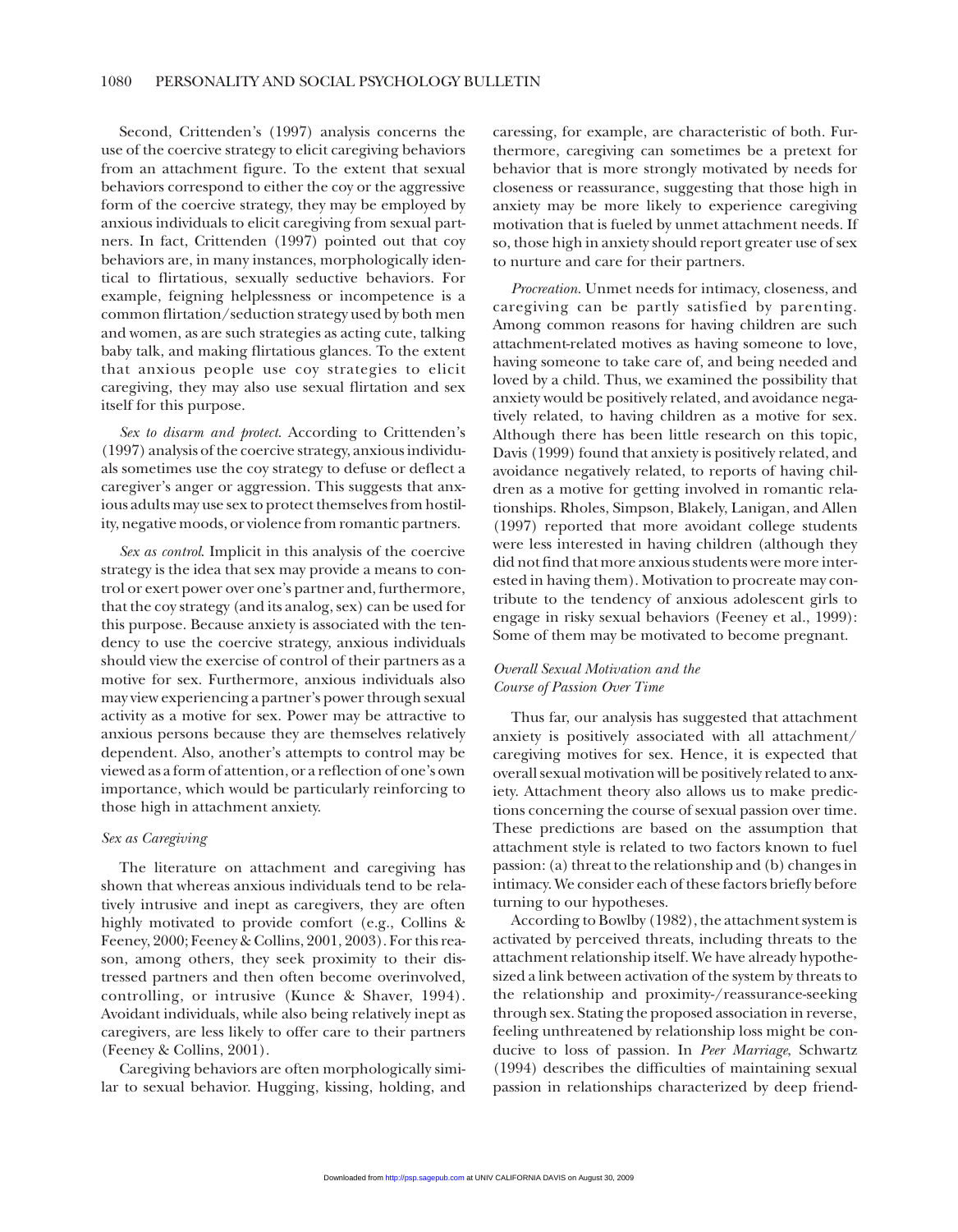ship, intimacy, security, and equality. Baumeister and Bratslavsky (1999) highlighted the role of escalating intimacy in creating passion. In some cases, this escalation comes after an argument or fight, when "making up" produces a sharp increase in intimacy that can arouse sexual passion. "Long-term couples should find that sex is especially likely or especially good when they are making up after a fight" (p. 56). Gottman (1994) noted that couples with a volatile style of arguing tended to have the most sexually passionate marriages. In a study of the association between attachment style and Gottman's (1994) three styles of fighting (validating, volatile, avoidant), Davis and Follette (2000b) found that attachmentrelated anxiety was significantly associated with the volatile fighting style(see also Creasey & Nesson-McInnis, 2001; Pistole & Arricale, 2003).

To the extent that attachment style is associated with either perceived relationship threat or changes in intimacy during the course of a relationship, passion would be expected to track such changes. Because attachment anxiety is associated with greater perceived relationship threat and desire for closeness and intimacy, combined with greater cycling between threats to intimacy through more frequent and more volatile relationship conflict (e.g., Creasey & Nesson-McInnis, 2001; Davis & Follette, 2000b; Pistole & Arricale, 2003; Simpson, Rholes, & Phillips, 1996), followed by rising intimacy while making up, it also should be associated with chronically high levels of sexual interest and passion.

The pattern for avoidant individuals should be different. They are not as threatened by relationship difficulties, not as likely to seek or enjoy intimacy, and more likely to cope with strains and disagreements by distancing themselves from problems and their relationship partners (Mikulincer & Shaver, 2003). Avoidant spouses are likely to lead separate lives (Davis & Follette, 2000b) and engage in fewer shared activities. Hence, after the very early stages of their relationships, avoidant individuals are unlikely to experience the surges of intimacy that can heighten sexual passion.

# OVERVIEW OF HYPOTHESES

To summarize, the following seven hypotheses were proposed:

#### *Hypothesis 1 (H1)*:

Sexual behavior will be motivated by perceived threat to the relationship, particularly among those high in anxiety.

# *Hypothesis 2 (H2)*:

Sexual behavior will serve the attachment functions of (a) emotional closeness, (b) reassurance, (c) enhancement of self-esteem, and (d) stress reduction, particularly for those high in attachment anxiety, whereas avoidance will be negatively related to these motivations for sex (particularly to the desire for emotional closeness and reassurance).

# *Hypothesis 3 (H3)*:

Sex will be used as a tool to (a) elicit caregiving from one's partner and (b) protect oneself from one's partner's negative affect, anger, or violence, particularly among anxious individuals.

# *Hypothesis 4 (H4)*:

The exertion of one's own power and the experience of a partner's power will serve as sexual goals, particularly for anxious individuals.

# *Hypothesis 5 (H5)*:

Sex will function as caregiving, particularly for anxious individuals, who may also be more inclined to report having children as a motive for sex.

# *Hypothesis 6 (H6)*:

Overall, sexual motivation will be positively associated with attachment anxiety.

#### *Hypothesis 7 (H7)*:

Anxiety will be associated positively, and avoidance negatively, with both the overall level of sexual passion and the maintenance of sexual passion over time.

# *Methods*

# *PARTICIPANTS*

Participants were selected from respondents to an Internet survey about "sex in relationships" on the basis of age (15 or older) and having ever been in a relationship in which regular sexual intercourse was involved. A total of 1,999 participants met this criterion, including 757 men, 1,241 women, and 1 with sex unspecified. The sample was 77.4% Caucasian, 5.4% African American, 4.9% Hispanic, 3.8% Asian, 1% American Indian, and 6.8% "Other." The average age was 25.25 years, with a range of 15 to 78. The bulk of the sample (81.4%) was younger than 30, with 12.7% in their 30s, 4.5% in their 40s, 1.2% in their 50s, and 0.2% older than 60. Given a three-category question about sexual orientation, 85.5% called themselves heterosexual, 3.1% homosexual, and 9.8% bisexual.

# *PROCEDURE*

The survey was posted on the Internet with the title "The Dating Survey VII: Sex in Our Relationships." Links to the online survey were located in three different subcategories of the Yahoo search engine. The Internet site was described in all locations as follows: "Dating Survey– participate in the first study of Internet singles." The cat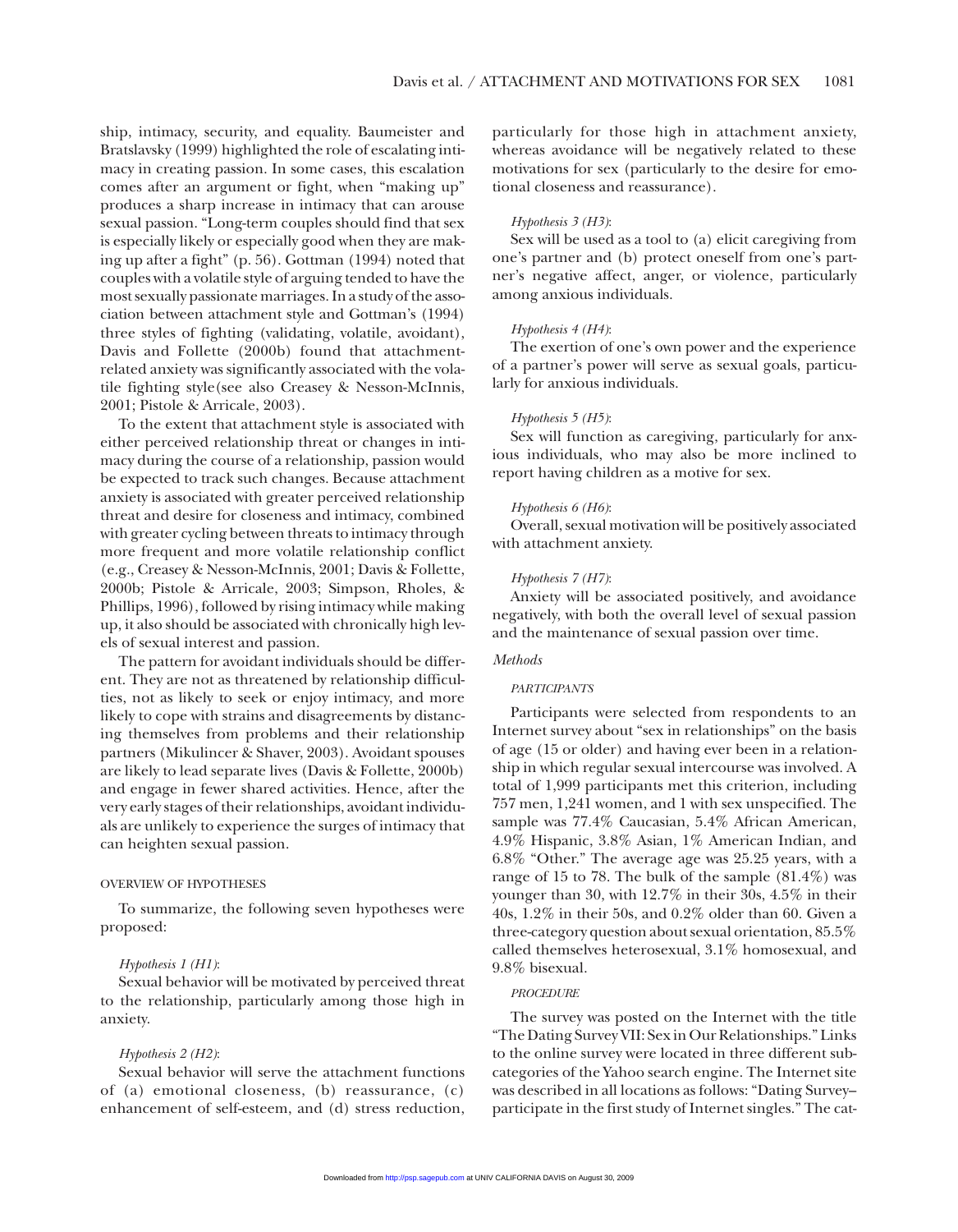egories that held links to the survey included Dating (under the parent category Society and Culture/ Relationships), Tests and Experiments (under Psychology/ Research), and Surveys (also under Society and Culture/Relationships). The survey was programmed such that IP addresses were read and surveys submitted from the same address for the second time were automatically rejected.

#### *THE SURVEY*

The survey was introduced as follows:

The sex and relationships survey is one of a series designed to learn more about how our behavior in romantic relationships changes throughout life. Specifically, this survey is concerned with the role of sex at various points in a relationship and at various ages in life.

The instructions included assurances that responses would be completely anonymous once transmitted. They also included a warning that responses were not secure until transmitted. To ensure that participants responded anonymously, the first question asked, "Are you alone at your computer?" Data from those who responded "no" were deleted.

*Attachment style*. Attachment-related anxiety and avoidance were measured by representative 10-item subsets of the two 18-item scales that comprise the Experiences in Close Relationships measure (Brennan, Clark, & Shaver, 1998). Alphas for the two shortened scales were .90 and .85, only slightly lower than the reliabilities of the full scales. The correlation between the two scales, which are meant to tap orthogonal dimensions, was appropriately low,  $r(1,992) = .11$ .

*Neuroticism*. Neuroticism, included to index a possible confound with attachment insecurity, especially attachment anxiety (Shaver & Brennan, 1992), was assessed with a 12-item scale from the NEO Personality Inventory (Costa & McRae, 1985). In our sample, the scale's  $\alpha$ was .85.

*Measurement of motivations for sex*. The survey assessed 10 motives for sex. Eight were adapted from the AMORE measure of Hill and Preston (1996), one of the most widely used sexual motivation measures. The scales assessed (a) feeling valued by one's partner (the adapted version of which we call Reassurance), (b) being close and affectionate (Emotional Closeness), (c) obtaining relief from stress (Stress Reduction), (d) providing nurturance to one's partner (Nurturance), (e) enhancing feelings of personal power (Power Self), (f) experiencing the partner's power (Power Other), (g) fun and physical pleasure (Physical Pleasure), and (h) procreation (Children).

To assure the attachment-relevance of some of the scales, a few items were added and the "fun and physical pleasure" scale was altered to represent physical pleasure specifically. In every case, alpha was increased beyond that of the original scale, indicating that none of the additions altered the gist of the original scale. Three items were added to the Reassurance scale: "Sex helps to reassure me about where the relationship stands," "Sex is important to me because it makes me feel loved," and "An important reason to have sex is to make my partner love me more" (α for the altered scale = .91).

A single item, "I tend to be most interested in sex when I feel insecure about my partner's feelings for me," was added to assess the hypothesis that sexual motivation can be activated for some individuals by relationship threat. This item was not incorporated into any of the previously existing scales.

Four items were added to the Emotional Closeness scale: "Having sex makes me feel very emotionally close to my partner," "Emotional closeness/intimacy with my partner is one of the most satisfying things about sex," "Emotional enjoyment is one of the most satisfying things about sex," and "Sex is important to me as a way to express my love to my partner" ( $\alpha$  for the altered  $scale = .94$ .

Three items were added to the Nurturance scale: "An important reason to have sex is to make my partner feel loved," "An important reason for me to have sex is to make my partner happy," and "One of the things I like most about sex is making my partner(s) happy" ( $\alpha$  for the altered scale = .91).

Our Physical Pleasure scale included one of Hill and Preston's (1996) items ("The sensations of physical pleasure and release are major reasons that sexual activity and fantasy are so important to me") and two new items: "One of the most important reasons to have sex for me is physical release/orgasm" and "Physical enjoyment is one of the most satisfying things about sex" ( $\alpha$  = .82).

# *ADDITIONAL SCALES*

*Manipulative use of sexuality: General*. To test hypotheses regarding the general manipulative use of sexuality, the following items were included: "I often have sex to get other things I want from my partner," "I often have sex to avoid complaints from my partner," "Sometimes I flirt with my (a) partner and pretend I want to seduce him (her) just to get him (her) excited and aroused and then refuse to have sex after all," "One of the best ways to get my (a) partner interested in sex when I want to is to act helpless in some way and make him (her) feel like I need him (her)," "Sex is a powerful tool I *can* use to get other things I want from my partner," "I often *do* use sex as a way to get other things I want from my partner(s)," "For me, sex can sometimes be an expression of anger,"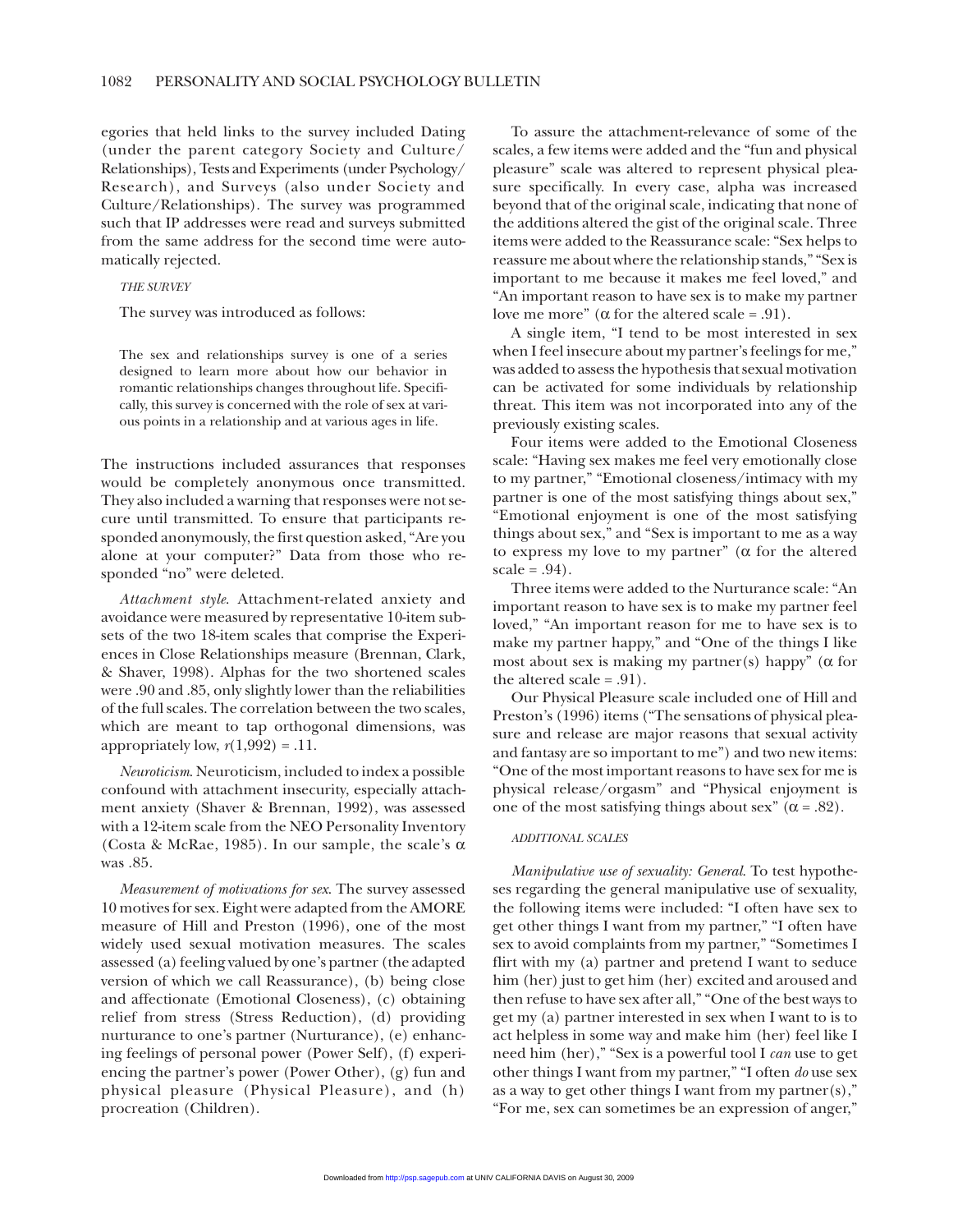"I sometimes refuse to have sex with my (a) partner as a way of punishing him (her)," "I have sometimes promised my (a) partner sex in exchange for him (her) doing (or giving) me something else I want," "I have often used sex as a bargaining tool," "I can usually succeed in getting what I want from my partner(s) with proper use of sexual flirtation/seduction," "I don't hesitate to use my sexuality to get what I want from members of the opposite sex," and "Sometimes I pretend to be more helpless than I really am in order to get attention from members of the opposite sex." These items were all written especially for this study and they cohered well  $(\alpha = .93)$ .

*Manipulative use of sexuality: Protection*. Three additional items were included to test the specific notion that sex may serve to deflect others' anger or bad moods: "When my partner is *angry at me*, I sometimes use sexual flirtation or seduction to get him(her) over it," "When my(a) partner is *in a bad mood*, I sometimes use sexual flirtation or seduction to get him (her) over it," and "Generally, I find that flirting with people is a good way to keep them happy and protect myself from their anger and bad moods"  $(\alpha = .84)$ .

*Self-esteem*. Only two items were added to assess the use of sex to enhance self-esteem: "Sex makes me feel good about myself" and "Having sex helps me to feel masculine (feminine)" ( $\alpha$  = .69).

*The course of passion over time*. Participants were instructed that "By sexual 'passion' we mean very intense physical attraction to your partner(s) and intense emotional and sexual arousal." Two items assessed the tendency to feel passion in romantic relationships: "I feel intense sexual passion for my partner(s)" and "I rarely feel that much sexual passion for my partner(s) in any circumstances" (the latter was reverse-scored,  $\alpha$  = .63).

For those currently in a romantic relationship, the tendency to gain or lose passion over time was assessed by responses to the following item: "Over time, my feelings of sexual passion for my partner have (a) increased a great deal, (b) increased somewhat, (c) stayed about the same, (d) decreased somewhat, (e) decreased a great deal." For those not currently in a sexual relationship, the question was worded, "Over time, my feelings of sexual passion for my partner(s) have generally tended to (a) increase a great deal, (b) increase somewhat, (c) stay about the same, (d) decrease somewhat, (e) decrease a great deal."

# *Results*

Consistent with previous research (e.g., Mikulincer, Gillath, & Shaver, 2002), Neuroticism was associated with both attachment anxiety,  $r(1,992) = .60, p < .001$ , and attachment avoidance,  $r(1,996) = .17$ ,  $p < .001$ , but especially with anxiety. In tests of our hypotheses,

**TABLE 1: Mean Scores for Motivation Scales as a Function of Gender**

| Motivation for Sex         | Men.                | Women               | <b>Total</b> |
|----------------------------|---------------------|---------------------|--------------|
| <b>Emotional closeness</b> | $6.90_{\circ}$      | 6.69 <sub>b</sub>   | 6.77(1.71)   |
| Physical pleasure          | $6.85$ <sub>2</sub> | 6.33 <sub>h</sub>   | 6.52(1.45)   |
| Enhance self-esteem        | 6.35 <sub>2</sub>   | 5.69 <sub>b</sub>   | 5.93(2.14)   |
| Nurture                    | 5.91 <sub>2</sub>   | 5.38 <sub>h</sub>   | 5.54(1.91)   |
| Feel partner's power       | 5.49 <sub>2</sub>   | $5.38_{\rm a}$      | 5.42(2.16)   |
| Reassurance                | 5.12.               | 4.87 <sub>b</sub>   | 4.96(1.81)   |
| Protect                    | 4.87.               | $4.83$ <sub>2</sub> | 4.85(2.26)   |
| Stress reduction           | $5.19_a$            | 4.40 <sub>b</sub>   | 4.69(2.15)   |
| Feel one's own power       | 4.65 <sub>2</sub>   | 4.53 <sub>2</sub>   | 4.58(1.97)   |
| Manipulate                 | $2.66$ <sub>2</sub> | 2.89 <sub>b</sub>   | 2.81(1.68)   |
| Children                   | 2.37 <sub>a</sub>   | 2.38 <sub>2</sub>   | 2.38(1.64)   |

NOTE: Means that do not share a subscript differ from one another at the .05 level or better. Standard deviations are in parentheses. *N*s = 1686 to 1894 (total), 604 to 698 (men), 1,082 to 1,196 (women). Scale range is from 1 to 9.

Neuroticism was therefore statistically controlled. From the perspective of attachment theory, this is a very conservative procedure because Neuroticism may be partially due to attachment history. The means and intercorrelations for the motivation for sex scales are presented in Tables 1 and 2, respectively.

#### *TESTS OF HYPOTHESES*

The main tests of our hypotheses were performed using linear regression analyses in which gender and age were entered in the first step; Neuroticism, attachment anxiety, and attachment avoidance were entered in the second step. No meaningful interactions emerged in subsequent steps and, hence, they are not reported. In initial analyses, we included a variable indicating whether respondents reported on a current sexual relationship or their sexual relationships in general. Because this variable did not interact with any of the others, it is not included in the analyses reported here.

Because of the large number of significance tests involved in the necessary regressions, we set alpha at .01 rather than .05.

*H1: Sexual system activation due to relationship threat*. We proposed that sexual motivation would be activated by perceived relationship insecurity, particularly for anxious individuals. As expected (see Table 3, Column 1), anxiety was positively related to reports of interest in sex being higher when feeling insecure about the relationship,  $\beta = .38, \, \rho < .0001$ .

*H2: Sexual behavior that serves attachment functions*. We proposed that sexual behavior serves the attachment functions of (a) emotional closeness, (b) reassurance, (c) enhancement of self-esteem, and (d) stress reduction, particularly for people who are high in attachment anxiety, whereas avoidance should be negatively related to these motivations for sex, particularly emotional closeness and reassurance.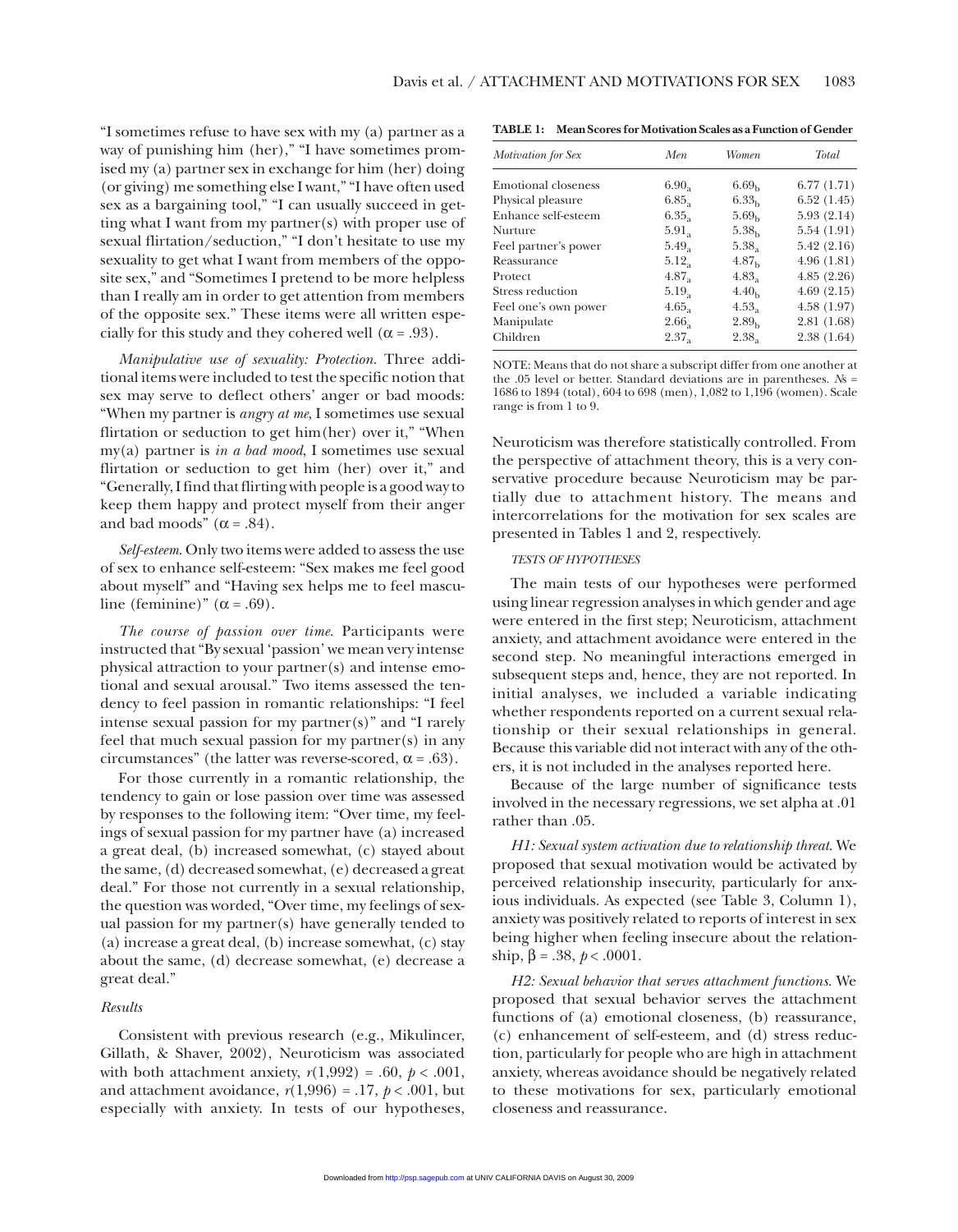#### **TABLE 2: Correlations Between Motivations for Sex**

|                            | Emotional        |             | <b>Stress</b> |           |            |         | Own   | Partner |                |                  |
|----------------------------|------------------|-------------|---------------|-----------|------------|---------|-------|---------|----------------|------------------|
|                            | <b>Closeness</b> | Reassurance | Self-Esteem   | Reduction | Manipulate | Protect | Power | Power   | <i>Nurture</i> | Children         |
| Physical pleasure          | .36              | .41         | .54           | .56       | .15        | .29     | .49   | .40     | .42            | $-.11$           |
| <b>Emotional closeness</b> |                  | .59         | .41           | .25       | $-.09$     | .15     | .16   | .20     | .56            | .10              |
| Reassurance                |                  |             | .57           | .61       | .26        | .38     | .37   | .35     | .66            | .15              |
| Enhance self-esteem        |                  |             |               | .58       | .21        | .31     | .49   | .32     | .49            | .02 <sup>a</sup> |
| Stress-reduction           |                  |             |               |           | .35        | .46     | .53   | .42     | .55            | .08              |
| Manipulate                 |                  |             |               |           |            | .54     | .47   | .27     | .20            | .23              |
| Protect                    |                  |             |               |           |            |         | .42   | .34     | .41.           | .15              |
| Feel one's own power       |                  |             |               |           |            |         |       | .49     | .37            | .09              |
| Feel partner's power       |                  |             |               |           |            |         |       |         | .36            | .08              |
| Nurture                    |                  |             |               |           |            |         |       |         |                | .16              |

NOTE: All correlations are significant beyond .001, except the correlation noted with a superscripted a. *N*s = 1,684 to 1,894. a. The correlation between self-esteem enhancement and having children is not significant.

|                                                                            | Want Sex When Insecure | <b>Emotional Closeness</b> | Reassure  | Self-Esteem | <b>Stress Reduction</b> |
|----------------------------------------------------------------------------|------------------------|----------------------------|-----------|-------------|-------------------------|
| Step 1                                                                     |                        |                            |           |             |                         |
| Gender                                                                     | .01                    | $-.04$                     | $-.05$    | $-.13***$   | $-.17***$               |
| Age                                                                        | $-.11***$              | $.07*$                     | .06       | $.07*$      | .01                     |
| Step 2                                                                     |                        |                            |           |             |                         |
| Gender                                                                     | $-.01$                 | .01                        | $-.06$    | $-.12***$   | $-.18***$               |
| Age                                                                        | $-.05$                 | $.14***$                   | $.16***$  | $.11***$    | .05                     |
| Neuroticism                                                                | .03                    | $-.09*$                    | .04       | $-.01$      | .06                     |
| Anxiety                                                                    | $.38***$               | $.31***$                   | .49***    | $.20***$    | $.26***$                |
| Avoidance                                                                  | $.08***$               | $-.31***$                  | $-.08***$ | $-.03$      | $.06*$                  |
| Step 1                                                                     |                        |                            |           |             |                         |
| F                                                                          | 10.15                  | 6.03                       | 6.68      | 19.39       | 25.51                   |
| df                                                                         | 2, 1,717               | 2, 1,655                   | 2, 1,707  | 2, 1, 542   | 2, 1,673                |
|                                                                            | .001                   | .01                        | .001      | .001        | .001                    |
| $\displaystyle{{\frac{\displaystyle p\,<}{\displaystyle R^{\,2}}}}$ change | .01                    | .01                        | .01       | .03         | .03                     |
| Step 2                                                                     |                        |                            |           |             |                         |
| $\overline{F}$                                                             | 72.67                  | 60.38                      | 110.95    | 19.69       | 47.20                   |
| df                                                                         | 5, 1,714               | 5, 1,652                   | 5, 1,704  | 5, 1, 539   | 5, 1,670                |
|                                                                            | .001                   | .001                       | .001      | .001        | .001                    |
| $p < R^2$ change                                                           | .16                    | .15                        | .24       | .04         | .09                     |

\**p* < .01. \*\**p* < .001. \*\*\**p* < .0001. Gender was scored as 1 = Male, 2 = Female.

Measures of the four attachment motivations for sex were significantly correlated with one another, *r*s(1, 1,559 to 1,697) = .24 to .61, *p*s < .001, although the four motives related somewhat differently to the two attachment scales. These results are presented in Columns 2 through 5 of Table 3.

As expected, attachment anxiety was significantly associated with all four attachment-related motives for sex, βs = .20 to .49, *p*s < .0001. The largest of these associations were between attachment anxiety and the motives of reassurance,  $β = .49, β < .0001$ , and emotional closeness,  $\beta = .31$ ,  $p < .0001$ , the two motives most clearly linked theoretically to attachment anxiety.

Also as expected, attachment avoidance was most strongly and negatively related to the attachment-related

sexual motive of emotional closeness,  $\beta = -.31$ , followed at some distance by the motive of reassurance,  $β = -.08$ , *p* < .001. Unexpectedly, avoidance was related positively to the motive of stress reduction,  $β = .06, β < .01$ , although the association was quite small.

As an aside, we note that the attachment motives of enhancing self-esteem and reducing stress were endorsed somewhat more by men than women,  $\beta s =$ –.12, –.18, *p*s < .001 (see Tables 1, 3).

*H3, H4: Power and manipulation as motives for sex*. We proposed that sex would be used as a means to (a) elicit caregiving from one's partner and (b) protect oneself from a partner's negative affect or violence, particularly among anxious individuals. Furthermore, we proposed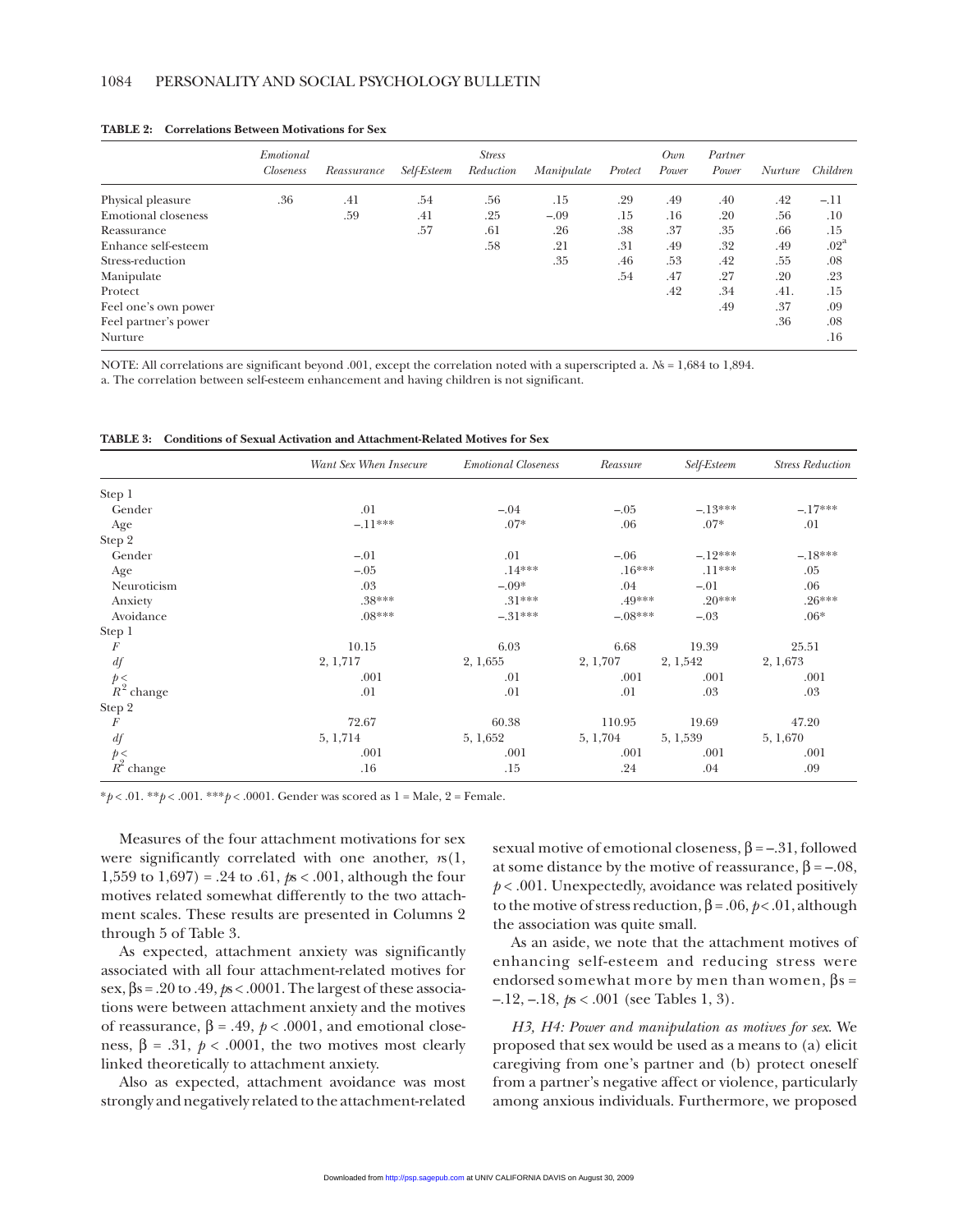|                        | Manipulate | Protect   | Power Self | Power Partner | Nurture   | Children  |
|------------------------|------------|-----------|------------|---------------|-----------|-----------|
| Step 1                 |            |           |            |               |           |           |
| Gender                 | .03        | $-.04$    | $-.05$     | $-.06$        | $-.18***$ | $-.01$    |
| Age                    | $-.20***$  | $-.20***$ | $-.12***$  | $-.15***$     | .05       | $-.08**$  |
| Step 2                 |            |           |            |               |           |           |
| Gender                 | .01        | $-.05$    | $-.06$     | $-.06$        | $-.16***$ | .00       |
| Age                    | $-.19***$  | $-.18***$ | $-.10***$  | $-.12***$     | $.11***$  | $-.05$    |
| Neuroticism            | .05        | $-.05$    | .01        | .00.          | $.02\,$   | $-.01$    |
| Anxiety                | $.14***$   | $.24***$  | $.13***$   | $.17***$      | $.25***$  | $.14***$  |
| Avoidance              | $.17***$   | $.08*$    | $.09**$    | .01           | $-.17***$ | $-.11***$ |
| Step 1                 |            |           |            |               |           |           |
| F                      | 37.41      | 30.63     | 11.02      | 17.62         | 32.81     | 5.51      |
| df                     | 2, 1,557   | 2, 1,544  | 2, 1,672   | 2, 1,674      | 2, 1,699  | 2, 1,674  |
|                        | .0001      | .0001     | .001       | .001          | .001      | .004      |
| $\frac{p}{R^2}$ change | .05        | .04       | .01        | .02           | .04       | .01       |
| Step 2                 |            |           |            |               |           |           |
| $\boldsymbol{F}$       | 38.98      | 31.23     | 13.76      | 17.08         | 46.61     | 11.24     |
| df                     | 5, 1,554   | 5, 1,541  | 5, 1,669   | 5, 1,671      | 5, 1,696  | 5, 1,671  |
|                        | .001       | .001      | .001       | .001          | .001      | .001      |
| ${h<\atop R^2}$ change | .07        | .05       | .03        | .03           | .12       | .03       |

**TABLE 4: Predictors of Attachment-Related Motives for Sex**

 $* p < .01.$  \*\* $p < .001.$  \*\*\* $p < .0001.$  Gender was scored as  $1 =$  Male,  $2 =$  Female.

that the exertion of one's own power and the experience of a partner's power would serve as a motive for sex, particularly for anxious individuals.

Correlations among the four measures of power-self, power-other, manipulation, and protection were all significant,*r*s(1, 1,726 to 1,890) = .29 to .54, *p*s < .001. Again, however, whereas attachment anxiety related similarly to the four measures, attachment avoidance did not. Results for these measures are presented in Table 2 and Columns 1 to 4 of Table 4.

As expected, attachment anxiety was related to all power/manipulation motives for sex, βs = .13 to .24, *p*s < .001. The strongest of these associations was between attachment anxiety and protection. Avoidance was not associated significantly with having sex to feel a partner's power. There were, however, small but significant associations between avoidance and the motives of getting what one wants from one's partner (manipulation),  $\beta$  = .17, *p* < .001, feeling powerful oneself, β = .09, *p* < .001, and protecting oneself,  $β = .08, β < .01$ .

*H5: Sex as caregiving/procreation*. We proposed that sex and its procreation function can serve a caregiving function and thereby serve a person's own unmet attachment needs, particularly for anxious individuals. In contrast, we proposed that avoidance would be negatively related to caregiving and procreation as motives for sex. Results are presented in Columns 5 and 6 of Table 4. As expected, both nurturance,  $β = .25, β < .0001$ , and having children,  $β = .14, *p* < .0001$ , as motives for sex were positively related to anxiety but negatively related to avoidance, βs = –.17, –.11, *p*s < .0001. Furthermore, although gender was unrelated to procreation as a motive for sex, men were more inclined to report having sex to nurture their partners,  $β = .16, p < .0001$ .

*H6: Overall sexual motivation*. Overall sexual motivation was assessed by computing the mean of the 10 motive scales. As predicted, attachment anxiety was positively related to overall sexual motivation,  $β = .35, p <$ .001. Also, overall motivation was somewhat higher for men than for women,  $β = -.13, *p* < .001$ . No other effects reached significance (see Column 2 of Table 5).

*H7: Passion and its maintenance over time*. The final hypothesis predicted that attachment anxiety would fuel and maintain passion, whereas attachment avoidance would dampen it over time. Although both hypotheses were supported, avoidance had a stronger impact than anxiety. Columns 3 through 5 of Table 5 display results from regression analyses for the tendency to feel passion and change in passion across time (for participants who were in a specific relationship at the time of the survey and those reporting on their relationships in general). Anxiety was significantly related to the tendency to feel passion and to maintain passion over time (for those reporting on a current relationship), although the beta coefficients were modest in size, βs = .11 and –.13, *p*s < .001. Anxiety was not significantly related to maintenance of passion over time for those reporting on their tendencies in most relationships.

As predicted, avoidance was negatively associated with feeling passion,  $\beta = -.31, \, \rho < .001$ , and positively associated with the tendency to lose passion over time in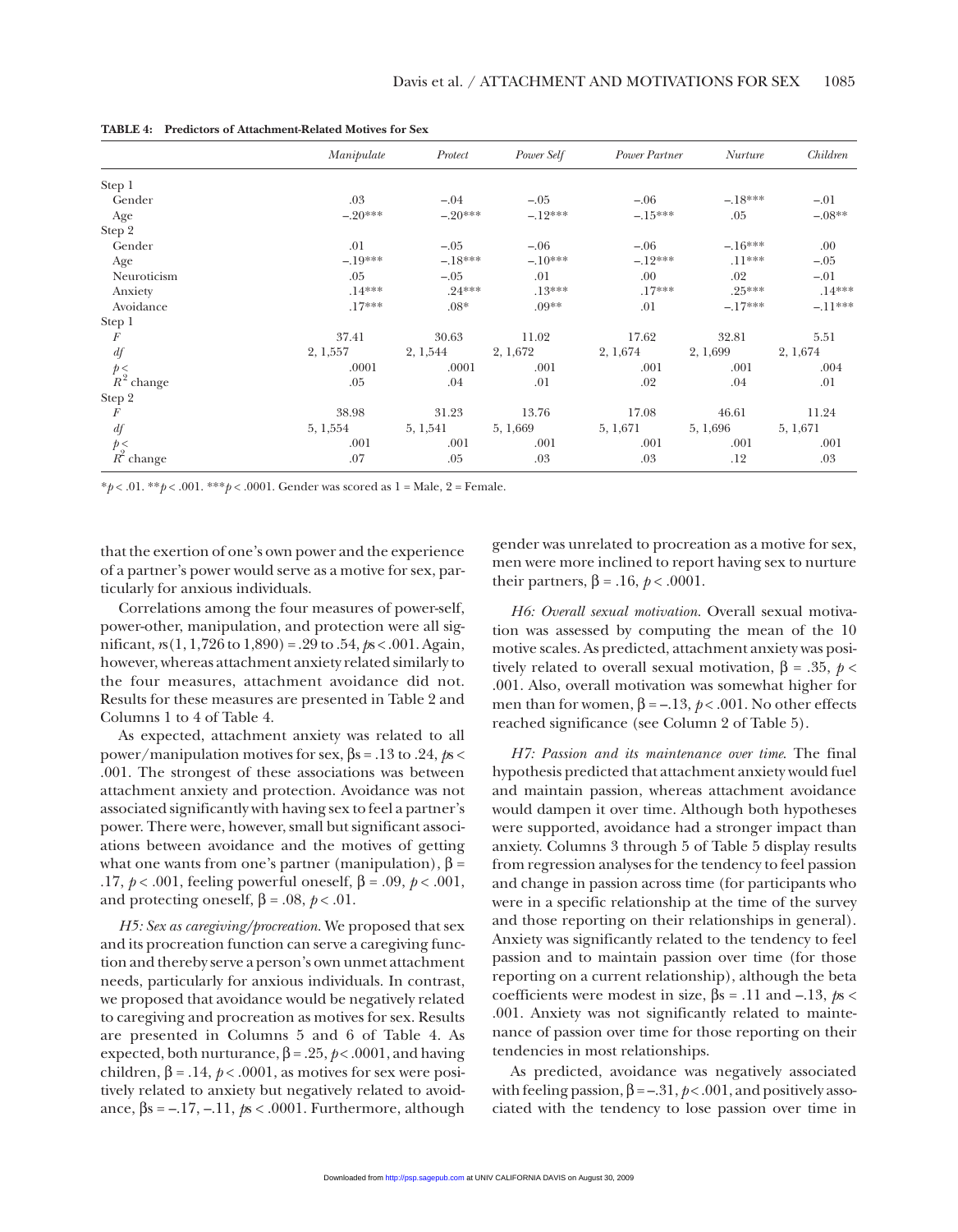|              | Physical Pleasure | Overall Sexual Motivation | <b>Feel Passion</b> | Passion Specific Change | Passion General Change |
|--------------|-------------------|---------------------------|---------------------|-------------------------|------------------------|
| Step 1       |                   |                           |                     |                         |                        |
| Gender       | $-.12***$         | $-13**$                   | $-.03$              | $-.04$                  | .01                    |
| Age          | .06               | $-.10**$                  | .00                 | $.21***$                | $.11**$                |
| Step 2       |                   |                           |                     |                         |                        |
| Gender       | $-.12***$         | $-13**$                   | .03                 | $-.08$                  | $-.02$                 |
| Age          | .04               | $-.04$                    | .03                 | $.19***$                | $.10*$                 |
| Neuroticism  | $-.04$            | $-.03$                    | $-.16***$           | $.15***$                | $.12*$                 |
| Anxiety      | $-.03$            | $.35***$                  | $.11***$            | $-.13*$                 | $-.04$                 |
| Avoidance    | $.08**$           | $-.02$                    | $-.31***$           | $.20***$                | $.18***$               |
| Step 1       |                   |                           |                     |                         |                        |
| F            | 17.60             | 18.16                     | .76                 | 24.19                   | 5.67                   |
| df           | 2, 1,668          | 2, 1,682                  | 2, 1,714            | 2,932                   | 2,960                  |
| p<           | .001              | .001                      | ns                  | .001                    | .004                   |
| $R^2$ change | .02               | .02                       | .00                 | .05                     | .01                    |
| Step 2       |                   |                           |                     |                         |                        |
| F            | 10.12             | 48.59                     | 45.21               | 22.41                   | 12.27                  |
| df           | 5, 1,665          | 5, 1,679                  | 5, 1,711            | 5,929                   | 5,957                  |
| p<           | .001              | .001                      | .001                | .001                    | .001                   |
| $R^2$ change | .03               | .11                       | .12                 | .06                     | .05                    |

**TABLE 5: Predictors of Motivations for Sex and of Feelings of Passion for Partner**

NOTE: For the change in passion variable, scores ranged from 1 (*increased a great deal*) to 5 (*decreased a great deal*). Participants in a relationship responded to changes in that relationship. Those not in a relationship responded for close relationships in general. \**p* < .01. \*\**p* < .001. \*\*\**p* < .0001. Gender was scored as 1 = Male, 2 = Female.

both a current relationship,  $β = .20, β < .001$ , and in rela-

tionships in general,  $\beta = .18$ ,  $p < .001$ .

Finally, to assess the possibility that length in the current relationship might explain the above results, we conducted an additional regression for those reporting on a current relationship that included length of time in the relationship. The effects of anxiety and avoidance remained unchanged by this addition.

# *PHYSICAL PLEASURE AS A MOTIVE FOR SEX*

No hypotheses were proposed regarding physical pleasure as a motive for having sex. Attachment avoidance was slightly positively related to this motive,  $\beta = .08$ , *p* < .001, whereas women were slightly less inclined than men to endorse physical pleasure as a motive for sex,  $\beta$  =  $-12$ ,  $p < .001$ . No other effects were significant.

# *NEUROTICISM*

Although the Big Five Neuroticism scale was related to several sexual motivation variables, it did not eliminate effects of either attachment anxiety or avoidance, thus adding to the growing evidence that attachment anxiety is not simply a facet of, or another name for, Neuroticism.

# *Discussion*

Overall, the results indicate that sexual motivation is shaped by the attachment and caregiving behavioral systems and that sexual behavior can function in the service of those other systems. Sexual motivation is activated by conditions such as relationship insecurity that are

known to activate other attachment behaviors such as proximity-seeking. Sex serves attachment-related functions analogous to those of other forms of proximityseeking in general and also can serve caregiving functions such as providing physical comfort to a partner. In line with the coy/disarming pole of the coercive strategy for eliciting care, sex can be used as a strategic means of manipulating attachment- and care-related behaviors on the part of a relationship partner. Finally, similar to other attachment and caregiving behaviors, motivated sexual behaviors are predictable from the two major attachment- style dimensions—anxiety and avoidance.

#### *ANALOGOUS CONDITIONS OF ACTIVATION*

Theoretically, the attachment system, including attachment behaviors such as proximity-seeking, can be activated by threat to the availability of an attachment figure (Bowlby, 1982). Both the current results and those of two previous investigations (Davis et al., 2001; Davis & Vernon, 2000a) support our prediction that sexual behavior can likewise be motivated by felt relationship insecurity, particularly for those high in anxiety; that is, anxious people reported being most interested in sex when feeling insecure about their relationships.

# *ANALOGOUS FUNCTIONS*

Our findings support the hypothesis that the sexual system can serve functions similar or identical to those of the attachment and caregiving systems and that these functions would fuel sexual behavior predictably as a function of attachment anxiety versus avoidance.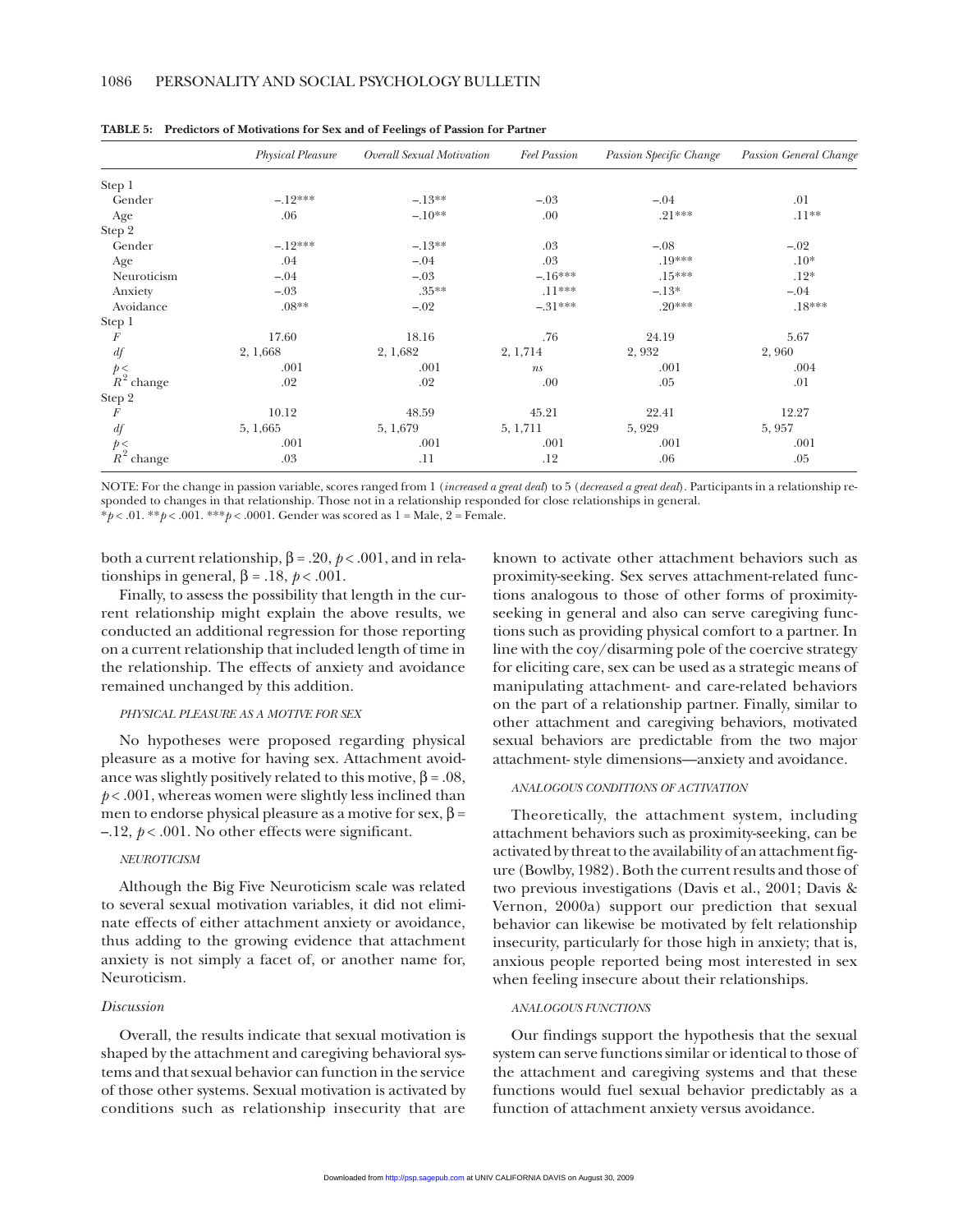*Attachment functions*. Attachment anxiety in the present study was positively related to all attachment-related motivations for sex, including emotional closeness, reassurance, self-esteem enhancement, stress reduction, the experience and exertion of power, elicitation of caregiving from a partner, protection from a partner's anger or bad moods, and procreation. Indeed, because anxiety was also associated with providing care (nurturance) to one's partner as a motive for sex (see below), the only motive not positively associated with anxiety was that of physical pleasure. Notably, physical pleasure is the only motive included in our study that is theoretically unrelated to either attachment or caregiving.

Given that attachment anxiety was positively associated with all but one motive for sex, it is not surprising that, as expected, we found a positive association between overall sexual motivation and attachment anxiety. Of interest, when controlling for anxiety, Neuroticism was unrelated to sexual motivation. Previous research has linked Neuroticism to high sexual motivation (e.g., Eysenck, 1971). Our findings suggest that the overlap between attachment anxiety and Neuroticism is responsible for these findings.

The findings for avoidance were somewhat more complicated than those for anxiety. Consistent with the very nature of attachment avoidance, it was strongly and negatively associated with emotional closeness as a motive for sex. Avoidance was also weakly negatively associated with reassurance and having children as motives for sex but not significantly associated with the motives of self-esteem enhancement or experiencing one's partner's power.

Avoidance was positively associated with use of sex to manipulate and exert power over one's partner and to protect oneself from a partner's negative affect, although the latter two associations were weaker than the corresponding associations with anxiety. Avoidance tends to be associated with a desire for mastery and control (Mikulincer & Shaver, 2003), which may be reflected in control/power-oriented motives for sexual behavior. Furthermore, because parents of avoidant children tend to punish displays of negative affect, avoidant children learn to falsify affect (to display positive affect when feeling more negative or distressed) to avoid such punishment and elicit caregiving instead (e.g., Crittenden, 1997). Hence, for avoidants, sexual behavior may sometimes be used to display apparently positive affect to diffuse negative partner affect.

Unexpectedly, avoidance was associated with stress reduction as a motive for sex. This small but positive association is surprising in light of the theoretically expected and empirically documented negative association between avoidance and seeking partner support when distressed (e.g., Simpson, Rholes, & Nelligan, 1992; Simpson, Rholes, Orinea, & Grich, 2002). It may be that avoidants feel comfortable using sex as a mechanism of stress reduction in part because there is no need to display distress to one's partner or to ask in any way for support or caregiving. Indeed, one may display substantial positive affect to one's partner, enjoy the sexual encounter, and even benefit from closeness and reassurance while never offering the slightest hint of one's own distress. In contrast, laboratory studies of support-seeking when distressed (e.g., Collins & Feeney, 2000; Simpson et al., 1992, 2002) do not allow such effective disguise of the motives for seeking contact. Instead, the support seeker in such studies must communicate the need for emotional support. It will be of interest for future research to examine differential support seeking among avoidants under conditions where the motives for contact can, or cannot, be disguised. Likewise, it would be of interest to examine how, rather than whether, avoidants seek support. They may well seek social support when distressed but do so indirectly, such as through sex or other distracting forms of socializing.

*Caregiving functions*. Overtly sexual behaviors are viewed by many people as comforting, caring, and reassuring for the recipient. Hence, those more motivated to care for partners also might be expected to use sex as a mechanism for providing care. Consistent with findings in the caregiving literature that anxiety is positively related and avoidance negatively related to caregiving motivation (e.g., Collins & Feeney, 2000; Feeney & Collins, 2001, 2003), our results indicate a positive association between anxiety and partner nurturance as a motive for sex and a negative association between avoidance and nurturance as a motive.

Although we have suggested that attempts to nurture a partner may reflect, in addition to true caregiving motivation, attachment-related motives such as desire for closeness and reassurance, the present data cannot establish such underlying motives. It is interesting to note, however, that research examining motives for caregiving has shown that attachment anxiety is associated with egoistic motives for caregiving (e.g., Feeney & Collins, 2001, 2003). In fact, Feeney and Collins (2003) found that attachment anxiety was most strongly associated with caregiving for "relationship purposes," including keeping the partner in the relationship. Hence, using sex for nurturance could well serve the underlying function of maintaining partner closeness and availability. Feeney and Collins also found that avoidance was associated with the caregiving motives of obligation and self-benefit. But consistent with our finding of a negative relationship between avoidance and partner nurturance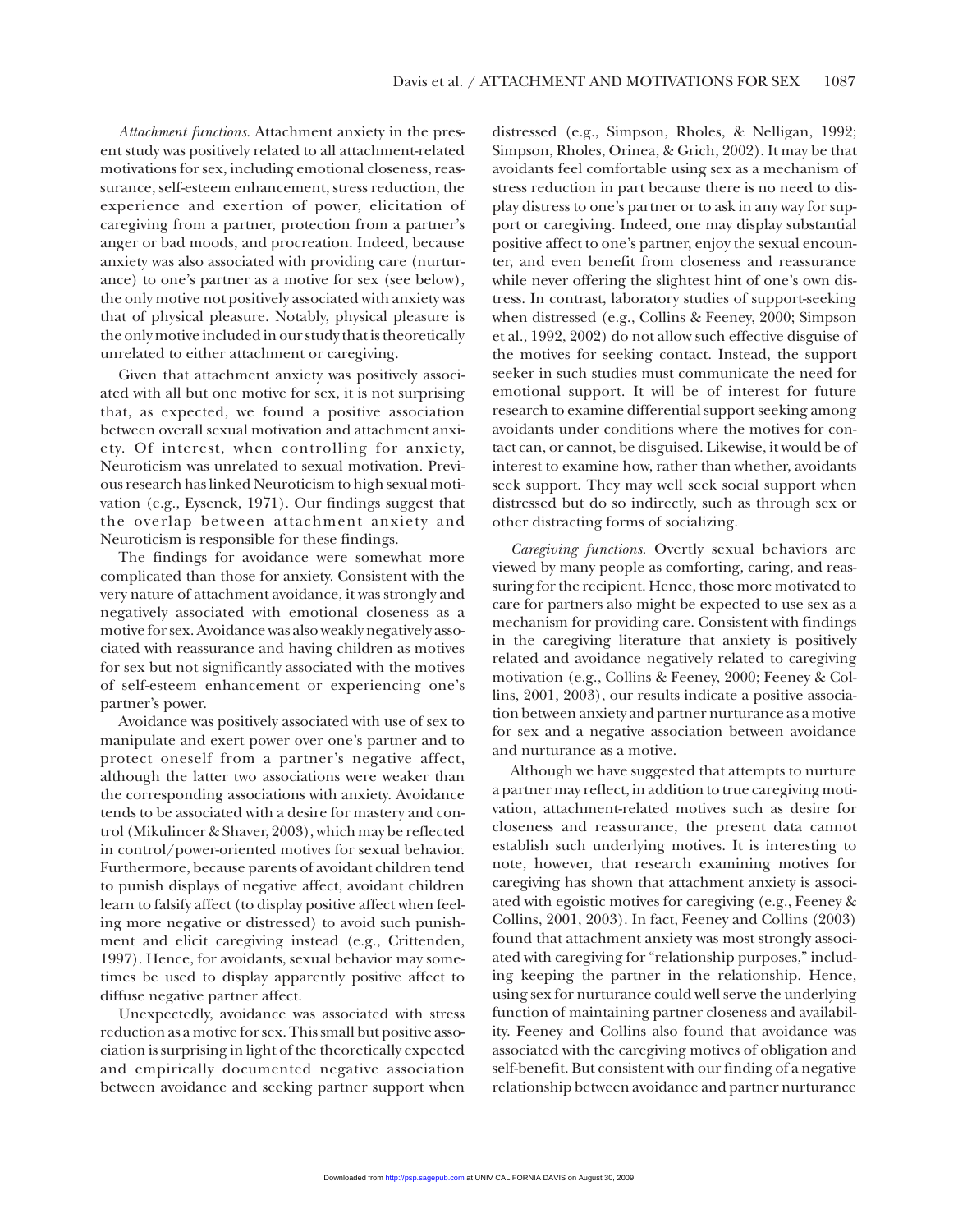as a motive for sex, avoidance was negatively associated with caregiving for "relationship purposes."

## *SEX AS A "COERCIVE" STRATEGY*

Sex appears to function for adults as a manipulative tool analogous to the coy/flirtatious pole of the coercive strategy identified by Crittenden (1997) in children. Our adult respondents reported using sex both to elicit caregiving behavior from a partner and to protect against partner anger and negative affect. Furthermore, as Crittenden theorized, the use of sex as a coy strategy appears to be characteristic primarily of anxious individuals.

In some respects, our hypotheses regarding manipulative and protective use of sexuality are the most novel of our predictions. Whereas attachment anxiety has been clearly linked to such general needs as those for emotional closeness, approval, and reassurance, and tendencies toward support seeking, there has been little examination of the association between adult attachment style and use of the "coercive strategy" that Crittenden (e.g., 1997) has considered central to classifying a person as anxious (or Type C). Our own previous study of reactions to breaking up (Davis et al., 2003) documented the association of anxiety with both angry, aggressive responses toward the lost partner and intense efforts to reestablish contact. Similarly, Dutton (1999) found partner abuse to be associated with attachment anxiety, which includes a repetitive cycle of angry, aggressive behavior followed by romantic and appeasing attempts to regain partner favor and deflect partner anger.

The coercive strategy essentially refers to how a person attempts to elicit desired behaviors from others. Just as attachment researchers have begun to classify motives for caregiving (in addition to simple degree of caregiving motivation and behavior) and relate them to attachment style (e.g., Feeney & Collins, 2003), in addition to studying degree of support seeking, they may profitably begin to study the relation of attachment style to strategies for eliciting caregiving, keeping in mind methods for assessing both the coy and aggressive poles of the coercive strategy.

#### *ATTACHMENT AND THE COURSE OF PASSION ACROSS TIME*

We predicted that attachment anxiety would fuel and maintain passion in part through its effects on proximityseeking and need for reassurance and in part through the cyclical processes of conflict and making up, which cause dips and peaks in intimacy. Although we did not investigate the intimacy cycle in this study, our results confirm the hypothesis that anxiety is related to greater maintenance of passion over time, although only for those reporting on their current relationship. (Perhaps anxious people are unaware of their general ability or

tendency to maintain passion in sexual relationships more than other people do.)

We further proposed that because avoidant attachment is associated with avoidance of emotional closeness and intimacy, avoidance would be related to less overall passion and greater loss of passion over time. Both hypotheses were supported, and they were supported both for people reporting on their current relationship and for those reporting on their relationships in general.

# *LIMITATIONS AND CONCLUSIONS*

Clearly, attachment-related motives and behavioral tendencies permeate the sexual domain. Attachment theory therefore provides a useful framework for understanding a wide variety of sexual issues, including some yet to be addressed by mainstream sex researchers. We hope our study will attract attention to the basic and applied research issues raised by associations between attachment style and sexual motives and behaviors.

The current study was limited in several respects that may be corrected in future research. Most important is the limited sample. Our sample was limited to relatively younger and single respondents. This was done of necessity in the Internet context because the dating links on the net provided ready access to the single population. However, future research on sexuality and attachment should include older samples and those in ongoing relationships of greater length. Although we see no reason to expect the theoretically predicted relationships to change in established relationships, they should nevertheless be tested in this context.

# **REFERENCES**

- Bartholomew, D., & Horowitz, L. M. (1991). Attachment styles among young adults: A test of a four-category model. *Journal of Personality and Social Psychology*, *61*, 226-244.
- Baumeister, R. F., & Bratslavsky, E. (1999). Passion, intimacy, and time: Passionate love as a function of change in intimacy. *Personality and Social Psychology Bulletin*, *3*, 49-67.
- Berant, E., Mikulincer, M., & Florian, V. (2001). Attachment style and mental health: A one-year follow-up study of mothers of children with congenital heart disease. *Personality and Social Psychology Bulletin*, *8*, 956-968.
- Birnbaum, G. E., Gillath, O., & Mikulincer, M. (2003). *Adult attachment style and the subjective experience of heterosexual intercourse*. Manuscript in preparation.
- Bowlby, J. (1973). *Attachment and loss: Vol. 2. Separation: Anxiety and anger*. New York: Basic Books.
- Bowlby, J. (1980). *Attachment and loss: Vol. 3. Sadness and depression*. New York: Basic Books.
- Bowlby, J. (1982). *Attachment and loss: Vol. 1. Attachment* (2nd ed.). New York: Basic Books.
- Brennan, K. A., Clark, C. L., & Shaver, P. R. (1998). Self-report measurement of adult attachment: An integrative overview. In J. A. Simpson & W. S. Rholes (Eds.), *Attachment theory and close relationships* (pp. 46-76). New York: Guilford.
- Brennan, K. A., & Shaver, P. R. (1995). Dimensions of adult attachment, affect regulation, and romantic relationship functioning. *Personality and Social Psychology Bulletin*, *21*, 267-283.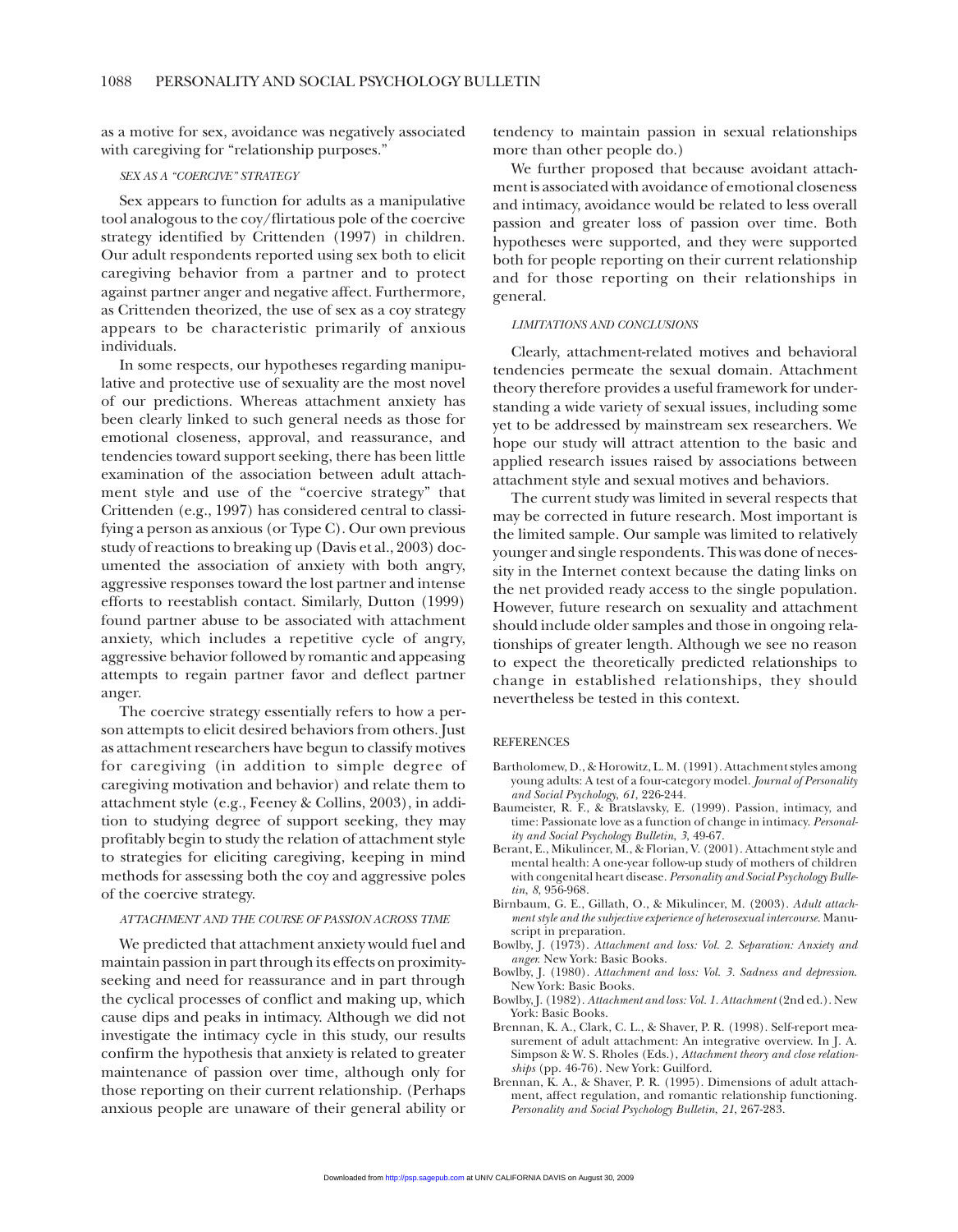- Brennan, K. A., Wu, S., & Loev, J. (1998). Adult romantic attachment and individual differences in attitudes toward physical contact in the context of adult romantic relationships. In J. A. Simpson & W. S. Rholes (Eds.), *Attachment theory and close relationships* (pp. 394-428). New York: Guilford.
- Christopher, F. S., & Sprecher, S. (2000). Sexuality in marriage, dating, and other relationships: A decade review. *Journal of Marriage and the Family*, *62*, 999-1017.
- Collins, N. L., & Feeney, B. C. (2000). A safe haven: An attachment theory perspective on support-seeking and caregiving in adult romantic relationships. *Journal of Personality and Social Psychology*, *58*, 644-663.
- Costa, P. T., Jr., & McCrae, R. R. (1985). *The NEO Personality Inventory*. Odessa, FL: Psychological Assessment Resources.
- Creasey, G., & Hesson-McInnis, M. (2001). Affective responses, cognitive appraisals, and conflict tactics in late adolescent romantic relationships: Associations with attachment orientations. *Journal of Counseling Psychology, 48,* 85-96.
- Crittenden, P. M. (1992). Quality of attachment in the preschool years. *Development and Psychopathology*, *4*, 209-241.
- Crittenden, P. M. (1997). Patterns of attachment and sexual behavior: Risk of dysfunction versus opportunity for creative integration. In L. Atkinson & K. J. Zucker (Eds.), *Attachment and psychopathology* (pp. 47-93). New York: Guilford.
- Davis, D. (1999). *Relationship motivation and behavior across the lifespan.* Colloquium presentation, University of California, Davis.
- Davis, D., & Follette, W. C. (2000a, April). *Attachment style and emotional expression in close relationships*. Portland, OR: Western Psychological Association.
- Davis, D., & Follette, W. C. (2000b, April). *Attachment style, marital interaction: The four horsemen and their first cousins*. Portland, OR: Western Psychological Association.
- Davis, D., Follette, W. C., Vernon, M. L., & Shaver, P. R. (2001, May). *Adult attachment style and the extent and manner of expression of sexual needs*. Maui, HI: Western Psychological Association.
- Davis, D., Follette, W. C., & Vernon, M. L. (2001, May). *Adult attachment style and the experience of unwanted sex.* Maui, HI: Western Psychological Association.
- Davis, D., & Vernon, M. L. (2000a, April). *Gender, attachment, and subjective motivations for sex*. Portland, OR: Western Psychological Association.
- Davis, D., & Vernon, M. L. (2000b, April). *Physical, emotional, and behavioral reactions to breaking up: The role of attachment style*. Portland, OR: Western Psychological Association.
- Davis, D., Shaver, P. R., & Vernon, M. L. (2003). Physical, emotional, and behavioral reactions to breaking up. *Personality and Social Psychology Bulletin*, *29*, 871-884.
- Dutton, D. G., (1999). *The abusive personality*. New York: Guilford.
- Edelstein, R. S., & Shaver, P. R. (2004). Avoidant attachment: Exploration of an oxymoron. In D. Mashek & A. Aron (Eds.), *Handbook of closeness and intimacy* (pp. 397-412). Mahwah, NJ: Lawrence Erlbaum.
- Elliot, A. J., & Reis, H. T. (2003). Attachment and exploration in adulthood. *Journal of Personality and Social Psychology, 85*, 317-331.
- Eysenck, H. J. (1971). Personality and sexual adjustment. *British Journal of Psychiatry*, *118*, 593-608.
- Feeney, B. C., & Collins, N. L. (2001). Predictors of caregiving in adult intimate relationships: An attachment theoretical perspective. *Journal of Personality and Social Psychology*, *80*, 972-994.
- Feeney, B. C., & Collins, N. L. (2003). Motivations for caregiving in adult intimate relationships: Influences on caregiving behavior and relationship functioning. *Personality and Social Psychology Bulletin*, *29*, 950-968.
- Feeney, J. A., Kelly, L., Gallois, C., Peterson, C., & Terry, D. J. (1999). Attachment style, assertive communication, and safer-sex behavior. *Journal of Applied Social Psychology*, *29*(9), 1964-1983.
- Feeney, J. A., & Noller, P. (2004). Attachment and sexuality in close relationships. In J. H. Harvey, A. Wenzel, & S. Sprecher (Eds), *Handbook of Sexuality in Close Relationships* (pp. 183-201). Mahwah, NJ: Lawrence Erlbaum.
- Fraley, R. C., Davis, K. E., & Shaver, P. R. (1998). Dismissing-avoidance and the defensive organization of emotion, cognition, and behav-

ior. In J. A. Simpson & W. S. Rholes (Eds.), *Attachment theory and close relationships* (pp. 249-280). New York: Guilford.

- Fraley, R. C., & Shaver, P. R. (2000). Adult romantic attachment: Theoretical developments, emerging controversies, and unanswered questions. *Review of General Psychology*, *4*, 132-154.
- George, C., & Solomon, J. (1999). Attachment and caregiving: The caregiving behavioral system. In J. Cassidy & P. R. Shaver (Eds.), *Handbook of attachment: Theory, research, and clinical applications* (pp. 649-670). New York: Guilford.
- Gottman, J. (1994). *Why marriages succeed or fail*. New York: Simon & Schuster.
- Grossmann, K. E., Grossmann, K., & Schwan, A. (1986). Capturing the wider view of attachment: A reanalysis of Ainsworth's strange situation. In C. E. Izard & P. B. Read (Eds.), *Measuring emotions in infants and children* (Vol. 2, pp. 124-175). New York: Cambridge University Press.
- Hazan, C., & Shaver, P. R. (1987). Romantic love conceptualized as an attachment process. *Journal of Personality and Social Psychology*, *52*, 511-524.
- Hazan, C., Zeifman, D., & Middleton, K. (1994, July). *Adult romantic attachment, affection, and sex*. Paper presented at the 7th International Conference on Personal Relationships, Groningen, The Netherlands.
- Hill, C. A., & Preston, L. K. (1996). Individual differences in the experience of sexual motivation: Theory and measurement of dispositional sexual motives. *Journal of Sex Research*, *33*, 27-45.
- Impett, E. A., & Peplau, L. A. (2002). Why some women consent to unwanted sex with a dating partner: Insights from attachment theory. *Psychology of Women Quarterly*, *26*, 360-370.
- Kunce, L. J., & Shaver, P. R. (1994). An attachment-theoretical approach to caregiving in romantic relationships. In K. Bartholomew & D. Perlman (Eds.), *Advances in personal relationships* (Vol. 5, pp. 205-237). London: Kingsley.
- Main, M. (1990). Parental aversion to infant-initiated contact is correlated with the parent's own rejection during childhood. In K. E. Barnard & T. B. Brazleton (Eds.), *Touch: The foundation of experience* (pp. 461-495). Madison, CT: International Universities Press.
- Main, M., & Weston, D. R. (1982). Avoidance of the attachment figure in infancy: Descriptions and interpretations. In C. M. Parkes & J. Stevenson-Hinde (Eds.), *The place of attachment in human behavior* (pp. 461-495). New York: Basic Books.
- Mikulincer, M., Gillath, O., & Shaver, P. R. (2002). Activation of the attachment system in adulthood: Threat-related primes increase the accessibility of mental representations of attachment figures. *Journal of Personality and Social Psychology*, *83*, 881-895.
- Mikulincer, M., & Shaver, P. R. (2003). The attachment behavioral system in adulthood: Activation, psychodynamics, and interpersonal processes. In M. P. Zanna (Ed.), *Advances in experimental social psychology* (Vol. 35, pp. 53-152). San Diego, CA: Academic Press.
- Pistole, M. C., & Arricale, F. (2003). Understanding attachment: Beliefs about conflict. *Journal of Counseling & Development, 81,* 318- 328.
- Regan, P., & Berscheid, E. (2001). *Lust: What we know about human sexual desire*. Thousand Oaks, CA: Sage.
- Rholes, W. S., Simpson, J. A., Blakely, B. S., Lanigan, L., & Allen, E. A. (1997). Adult attachment styles, the desire to have children, and working models of parenthood. *Journal of Personality*, *65*, 357-385.
- Schachner, D. A., & Shaver, P. R. (2002). Attachment style and human mate poaching. *New Review of Social Psychology*, *1*, 122-129.
- Schwartz, P. (1994). *Peer marriage: How love between equals really works*. New York: Free Press.
- Shaver, P. R., & Brennan, K. A. (1992). Attachment styles and the "Big Five" personality traits: Their connections with each other and with romantic relationship outcomes. *Personality and Social Psychology Bulletin*, *18*, 536-545.
- Shaver, P. R., & Clark, C. L. (1994). The psychodynamics of adult romantic attachment. In J. M. Masling & R. F. Bornstein (Eds.), *Empirical perspectives on object relations theories* (pp. 105-156). Washington, DC: American Psychological Association.
- Shaver, P. R., Hazan, C., & Bradshaw, D. (1988). Love as attachment: The integration of three behavioral systems. In R. J. Sternberg &